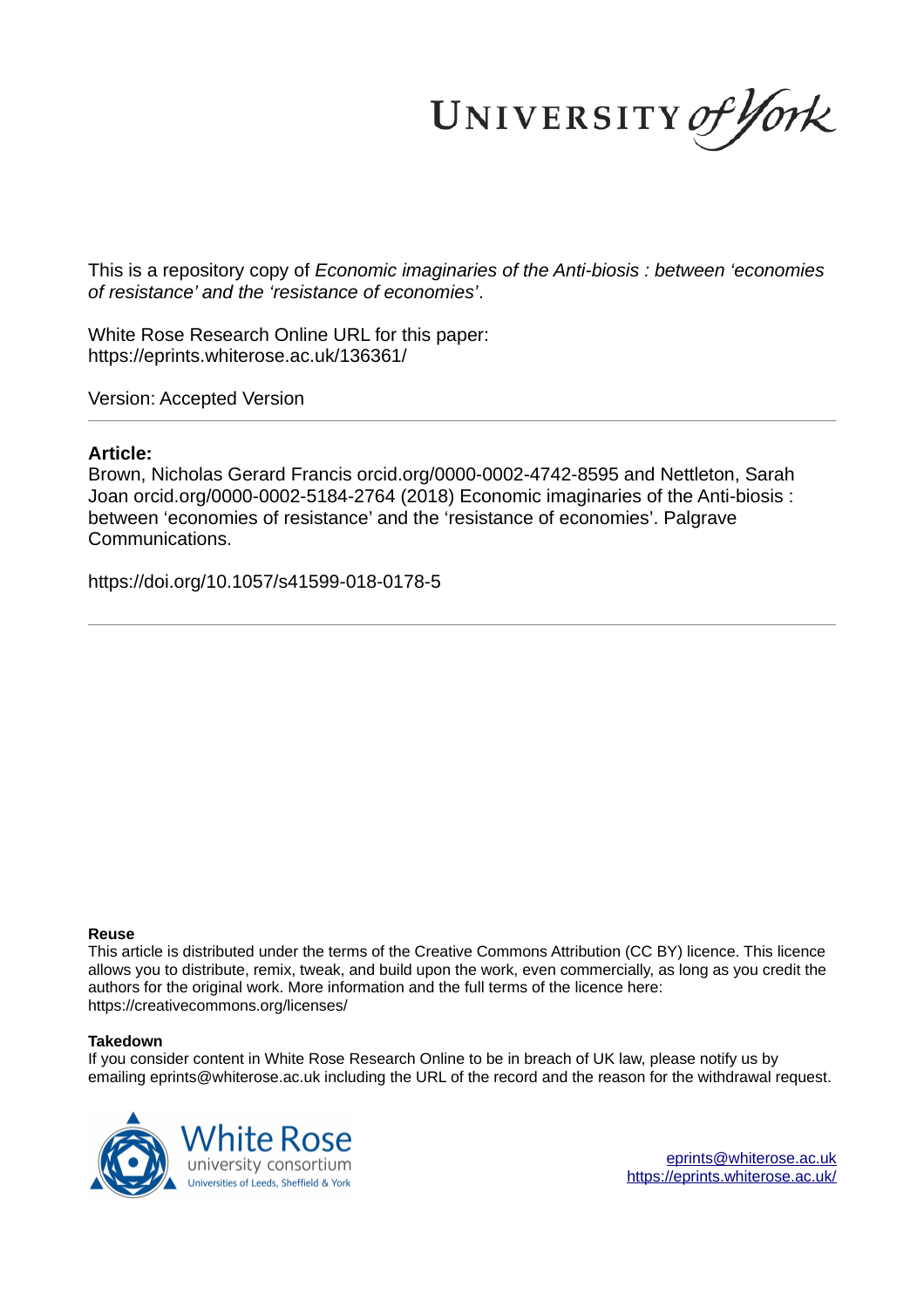# **Economic imaginaries of the Anti-biosis: Between 'economies of resistance'** and the 'resistance of economies'

# **Nik Brown and Sarah Nettleton (University of York, UK)**

(corresponding author: nik.brown@york.ac.uk)

**Reference:** Brown, N. & Nettleton, S. (2018 in press) Economic imaginaries of the Antibiosis: Between 'economies of resistance' and the 'resistance of economies'. In Hinchliffe, S., Chandler, C., Chuengsatiansup, K. & Lambert, H. (Eds.). 'Anti-biosis? – Interdisciplinary Approaches to Microbe-Human Relations'. *Palgrave Communications – Nature*

# **Abstract**

This paper seeks reports on the way economic principles, formulae and discourse inform biological research on antimicrobial resistance (AMR) in the life sciences. AMR, it can be argued, has become the basis for performing certain forms of 'economic imaginary'. Economic imaginaries are ways of projecting and materially restructuring economic and political orders through motifs, metaphors, images and practices. The paper contributes to critical social science and humanities research on the socio-economic underpinning of biological discourse. The performance of economy in this context can be seen to follow two key trajectories. The first trajectory, discussed at length in this paper, might be described as 'economies of resistance'. Here the language of market economics structures and frames microbiological explanations of bacterial resistance. This can be illustrated through, for example, biological theories of 'genetic capitalism' where capitalism itself is seen to furnish microbial life with modes of economic behaviour and conduct. 'Economies of resistance' are evidence of the naturalisation of socioeconomic structures in expert understandings of AMR. The methodological basis of this paper lies in a historical genealogical investigation into the use of economic and market principles in contemporary microbiology. The paper reports on a corpus of published academic sources identified through the use of keywords, terms, expressions and metaphors linked to market economics. Search terms included, but were not limited to: 'trade-off', 'investment', 'market/s', 'investment', 'competition', 'cooperation', 'economy', 'capital/ism', 'socialist/ism', etc. 'Economies of resistance' complements a second distinct trajectory that can be seen to flow in the opposite direction from biology to economic politics (the 'resistance of economies'). Here, economic imaginaries of microbial life are redeployed in large-scale debates about the nature of economic life, about the future of the welfare state, industrial strategy, and about the politics of migration and race, etc. 'Economies of resistance' and the 'resistance of economies' are not unrelated but, instead, they are mutually constituting dynamics in the coproduction of AMR. In attempting to better understand this co-production, the paper draws upon literatures on the biopolitics of immunity in political philosophy and Science and Technology Studies (STS).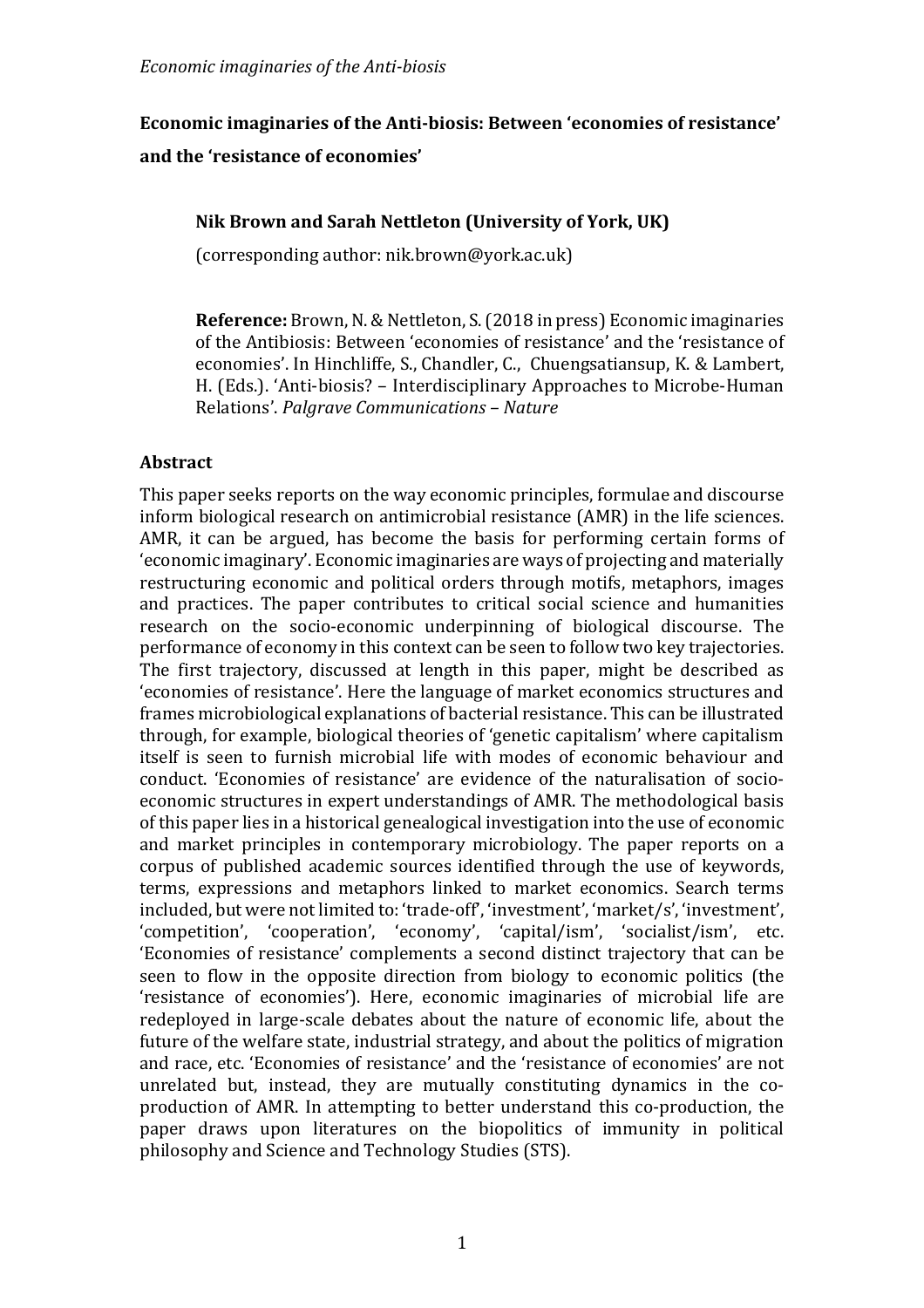# **Introduction**

Over the course of recent decades, the immune system has become the focus of concerted academic inquiry into the increasingly entangled relationships between economy and the biosciences. This is a recognised feature of broader life science markets and industries, and the translation of the immune system into new sources of biovalue. For example, the immune system has become a transformative object of modern economic activity in regenerative medicine (Waldby and Mitchell 2006), allergy testing (Nettleton et al. 2009), the geopolitics of transplantation (Beck 2011) and global infrastructural investment in stem cell banking (Brown et. al. 2011; Brown and Williams 2015), etc. The immune system serves as a pervasive way of imagining and performing the self (Haraway 1999) as well as markets and the varied forms taken by capital (Martin 1994; Brown 2018). 

In this paper, we want to build on this avenue of enquiry to explore the relevance of an immunitary perspective to scientific and political debates about antibiotic resistance (AMR). The context for our discussion here is the apparently limitless capacity of microbial organisms to develop, through mutation and/or acquisition, resistant forms of immunity to the many chemotherapeutic compounds designed to keep them at bay. AMR registers a particular turn taking place in the politics of the bioeconomies, premised increasingly on biosecurity discourses of anticipatory pre-emption of a hostile microbial resurgence (Cooper 2006). But, what we want to do here is also explore the way AMR has become the basis for performing certain forms of 'economic imaginary' (Jessop and Oosterlynck 2008; Jessop 2004) by projecting and restructuring economic and political orders.

We show below how the immunitary performance of economy in AMR can be seen to follow two key trajectories. The first we have called 'economies of resistance' in which principles of economy are borrowed into biological explanations of AMR. This is, for example, most clearly expressed in theories of 'genetic capitalism' in microbiology where capitalism itself is seen to provide or furnish microbial life with modes of economic behaviour and conduct. 'Economies of resistance' are evidence, we suggest, of the naturalisation of socio-economic structures in expert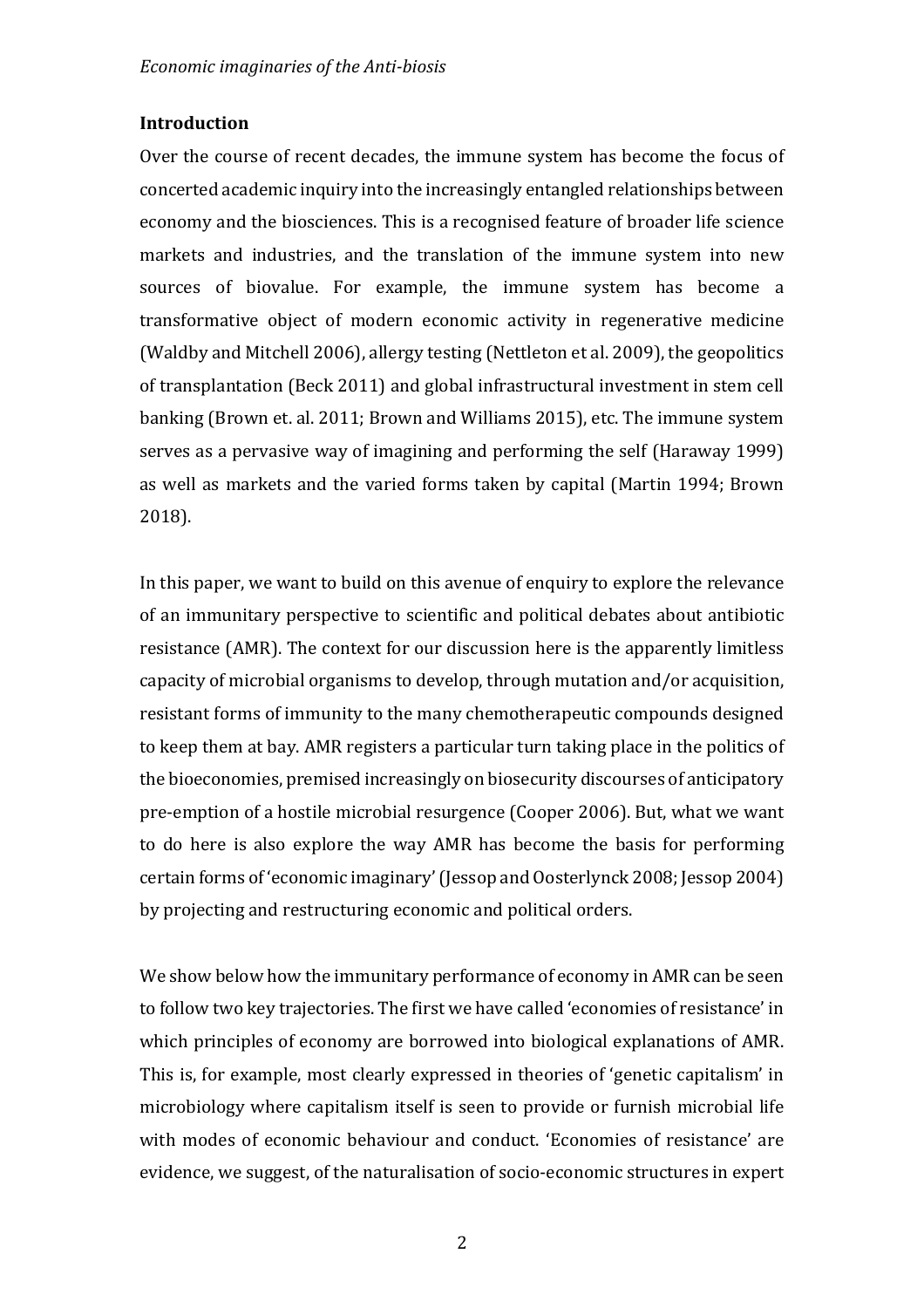understandings of AMR. Another trajectory we have explored elsewhere (Brown and Nettleton 2017) is concerned with the way microbial life is re-deployed in the large-scale reconfiguration of political agendas about the future of national economies, the public-private interface, and even migration and race. This can be expressed as the 'resistance of economies' and is empirically located in an analysis of high profile political interventions on AMR in the UK, spanning several decades into the present. 'Economies of resistance' and the 'resistance of economies' are not, we will suggest, unrelated but mutually co-constituting dynamics in the coproduction of AMR. In other words, how we come to 'know and represent' AMR is, at the same time, a question of both biological and social ways of life and living (Jasanoff 2004, 2; see also Chandler et al. 2016 and Landecker 2016). Before exploring these two trajectories in more detail, we want to foreground our discussion through scholarship on immunity as a configuration of economy.

Brown et. al. (2011) have written of the 'immunitary bioeconomy' and the 'capitalisation of immunity' whereby the immune system, its characteristics and properties, becomes the basis for new forms of commercialisation and trade. In this case, umbilical cord blood units, banked throughout the world (Brown and Williams 2015) can be seen to extend the properties of what Roberto Esposito (2008) calls an 'immunitary paradigm'. Immunity here constitutes new forms of bioeconomic flow, circulation and exchange. Esposito writes of the immunitary paradigm as a developing biopolitical and historical juncture in which biology, politics and economy have become steadily more intertwined. Building on this we want to show how both the science and politics of antimicrobial resistance operates as a vehicle for particular kinds of economic enterprise.

In a very similar way, Beck (2011) explored how bone marrow donation and transplantation disrupts nation-state borders, even those entangled in longstanding military hostility. The context for his thinking is post-colonial Cyprus, militarily bisected since the 1970s along Turkish and Greek-Cypriot ethnic lines. Nevertheless, donor registries of potential bone marrow donors cut across and increasingly disrupt these hostile settlements. Immunophenotyping can be seen to supersede and supplant ethnic identification, producing new forms of inter-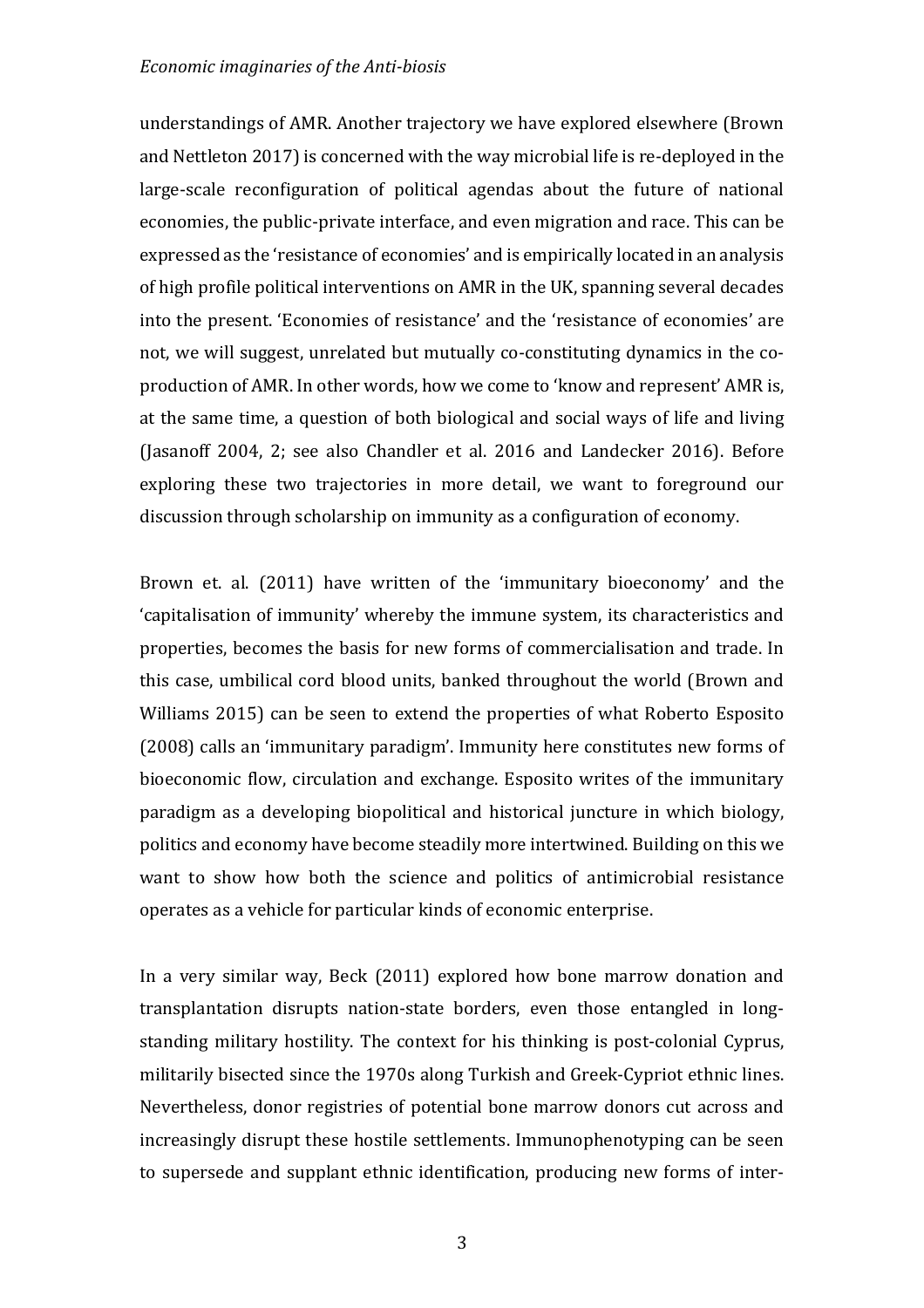ethnic association between Turkish and Greek donors and recipients. In this way, the bioeconomies of transplantation reconfigure economic and politicaladministrative entities and social movements, resulting in a transformative immunitary cosmopolitanism.

As we suggest above, the immune system can also be seen to become a medium for what lessop and Oosterlynck (2008) have called 'economic imaginaries'. That is, immunity performs modes of imagining and projecting visions of economy which embody various moral values, norms and codes of behaviour. Economic imaginaries become attached to and articulated through cultural systems of knowledge, like the immune system or viruses, and institutions, like hospitals, financial institutions and educational establishments. In approaching AMR through the ideas of an 'economic imaginary' we acknowledge the semiotic and material dimensions of the biotic political economy. Economic imaginaries are performative, they guide the patterning of priorities and concerns. They establish "... how and why only some economic imaginaries among the many that circulate actually come to be selected and institutionalized...' (ibid., 1155). In what follows we outline just some of the broader features of this terrain before focussing more directly on AMR. We also want to explore AMR as an aspect of biopolitical life in which the immune system serves as a primary site of economic and cultural enterprise. Before discussing 'economies of resistance' in microbiology, it is worth briefly revisiting what we have called the 'resistance of economies' in politics and policy. 

We have told some of this story elsewhere (Brown and Nettleton 2017) but it is useful to sketch some elements of it here. The 'resistance of economies' counterbalances the crosscurrents between economy and biology found in the world of microbiology documented below. As we move from biology to the parallel world of politics and policy we have shown how AMR becomes a vehicle for economic strategies. It was possible to see this in the way the former British Prime Minister, David Cameron, in 2014, sketched out the dystopic prospects of a future 'return to the dark ages of medicine'. One of the reasons we found this of particular interest is because it echoes a previous intervention by one of Cameron's predecessors. In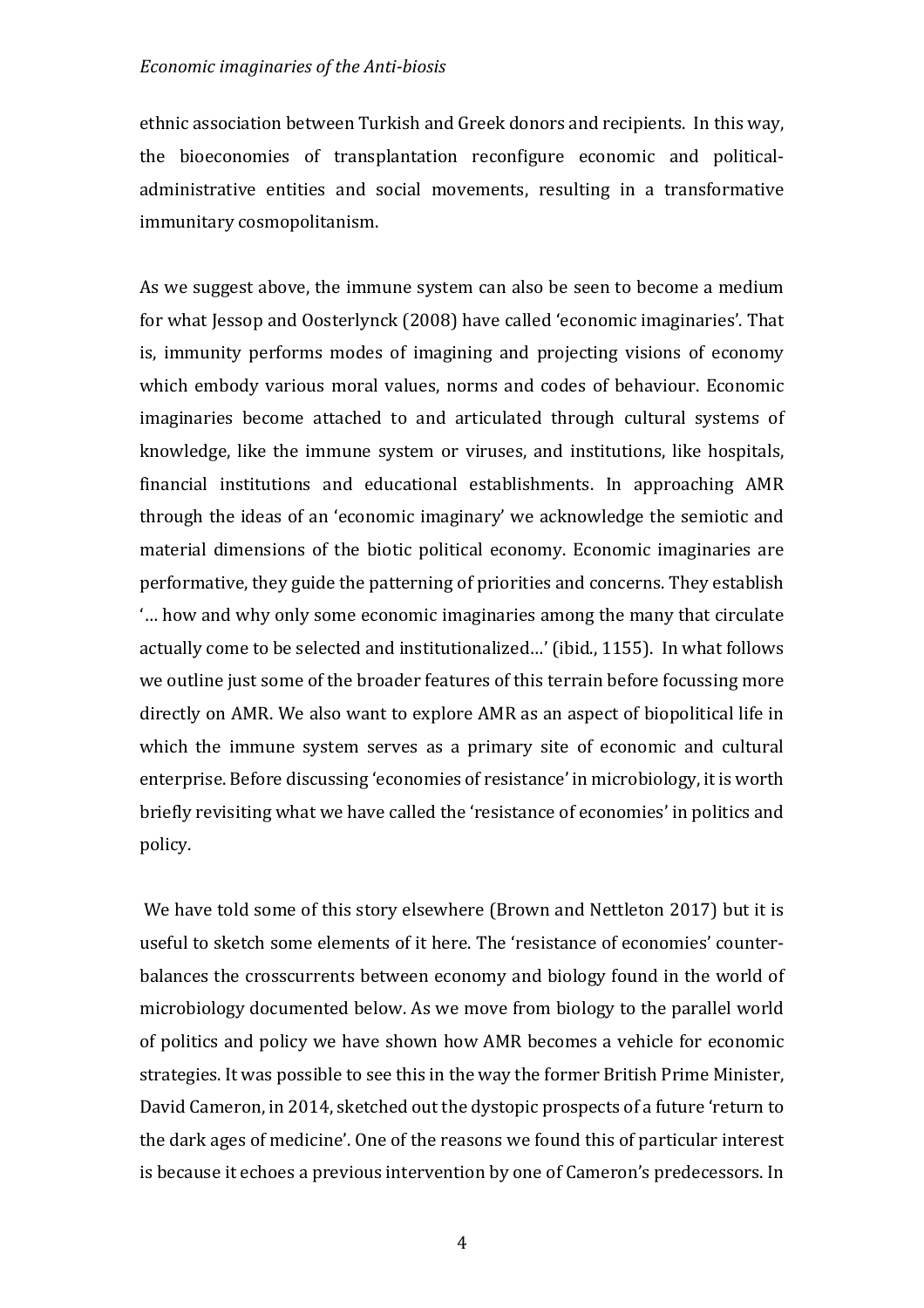the mid-2000s, Michael Howard, the former leader of the British Conservatives, in opposition at the time, spoke of hospital infections (MRSA) as institutionally symptomatic of a national in decline under a Labour government.

Howard's rhetoric settled around the equally alarmist language of 'superbugs', and Britain as 'the sick man of Europe'. Britain could only be restored to health once again by a more strident return to the principles of Thatcherism, of the economic reformist logics of privatisation, the profit motive, internal markets and competition between public healthcare suppliers. A moral and biological crisis had broken out in the NHS. MRSA also melted easily into anxieties over crime and immigration (Wring 2005). The Conservatives announced manifesto plans to impose the compulsory screening of migrants prior to departure from their countries of origin, a biopolitics positioning 'immigrants as vectors of disease' (Craig 2007, 273).

For Cameron, almost exactly a decade later, the threat of being 'cast back into the dark ages' quickly gained traction in political and media commentary. The 'dark ages' sits in opposition to other temporal figurations including 'golden age of medicine', 'modern medicine' and even 'civilisation' itself. The 'dark ages' reference reinvigorated political and policy attention and shifted AMR's apocalyptic register (Nerlich and James 2009; see also Crawford et al. 2008). The important point about both of these moments is the way they differently express the 'resistance of economies'. Both are underpinned by the underlying logics of a neoliberal free market agenda and the promise of the market. Cameron points to 'market failure' and weakening profit incentives in the supply chain of antimicrobials, contentiously appointing the monetary economist Jim O'Neill to lead the new government review. Many of the preceding national and international government reports had attached far greater importance to surveillance, the stewardship of antimicrobials or 'rational prescribing' (reduction), together with and the control of infections (hygiene) and better diagnostics (Department of Health 2000). In both of these political moments, the biotic becomes the basis for 'economic imaginaries' (Jessop and Oosterlynck  $2008$ ), for reconfiguring the role of consumers, advancing the privatisation of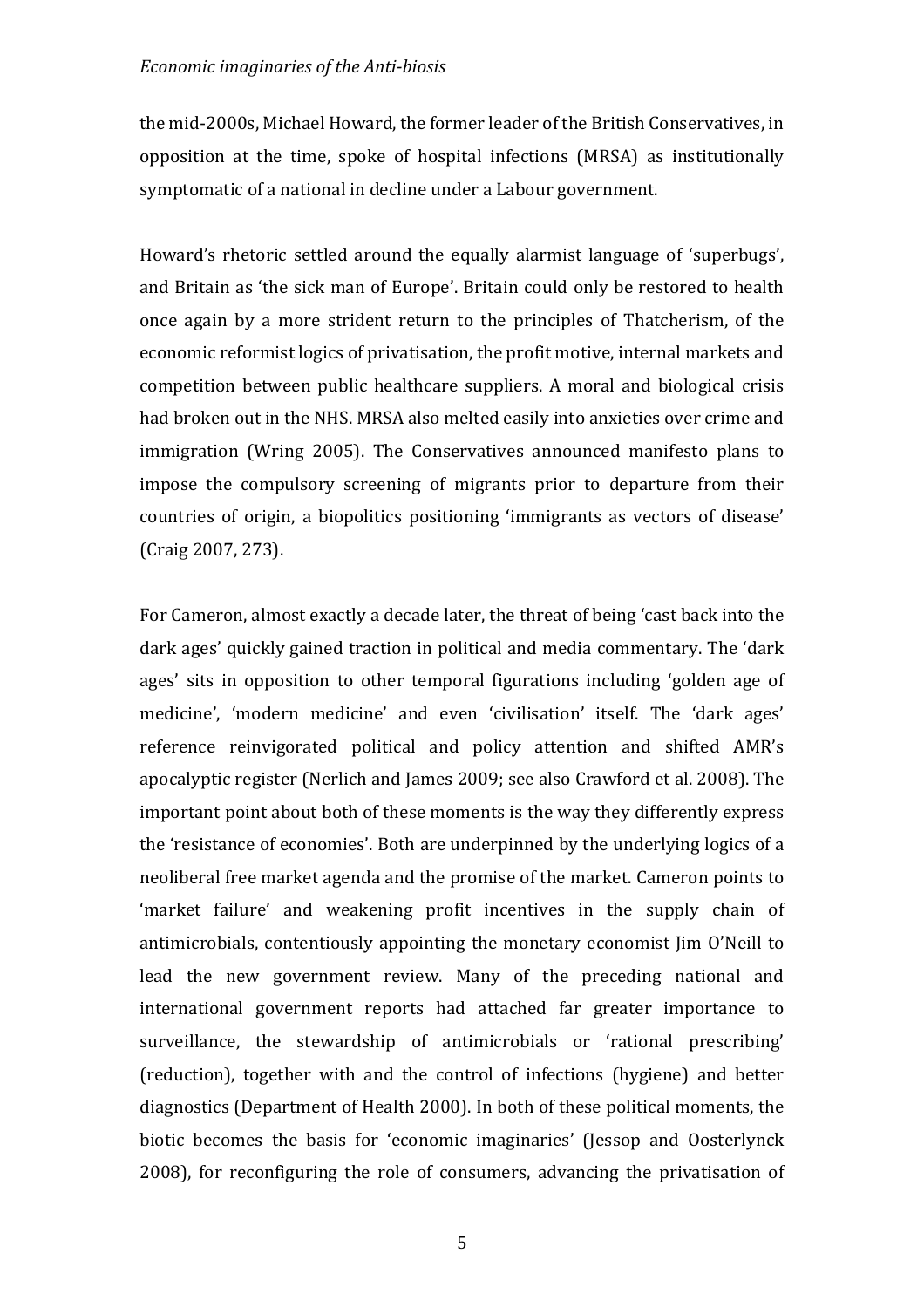healthcare delivery, and more recently, incentivising pharmaceutical market motives. In this way, as Emily Martin (1994; 1997) has observed, the immune system becomes a vector for the political and moral economies of business, security, class and race.

In all of these differing accounts, immunity is always economically and politically idiosyncratic. That is, versions of immunity are specific to their context and times, naturalising political agendas and underpinned by changing distributions of agency and sometimes blame, guilt and responsibility. In what follows we want to bring these conversations to bear on what we call 'economies of resistance', the naturalisation of economic principles in the development of microbiological resistance. This complements directly the parallel process, discussed above, in which microbial behaviour is projected into the restructuring of political and economic life, a process we call the 'resistance of economies'.

In documenting 'economies of resistance' we have undertaken a genealogical investigation into the history of economic and market principles in contemporary microbiology (Foucault 1991). Our purpose has been to engage in the critical analysis of expert microbiological discourse, and its 'regime of practices' (ibid.) in order to question the arguably self-evident nature of ideas that govern life. In this case, we want to locate 'economies of resistance' in their volitical, historical and cultural present. Here we are interested in the structuring of medico-expert knowledge through the power nexus of market discourse, and how it is that this becomes organised and sustained. Methodologically, we have identified a relevant and highly cited corpus of published academic sources that elaborate on the parallels and relationships between market economies and resistant bacterial ecologies. This has included tracking keywords, terms, expressions, metaphors and ideographs linked to market economics. Search terms included, but were not limited to, the following: 'trade-off', 'investment', 'market/s', 'investment', 'competition', 'cooperation', 'economy', 'capital/ism', 'socialist/ism', etc. We have also focussed our attention on the migration of a number of economic formulae and financial explanatory principles into microbiological discourse. This includes the Matthew effect, Zipf's law and the Pareto principle, etc (see below). There are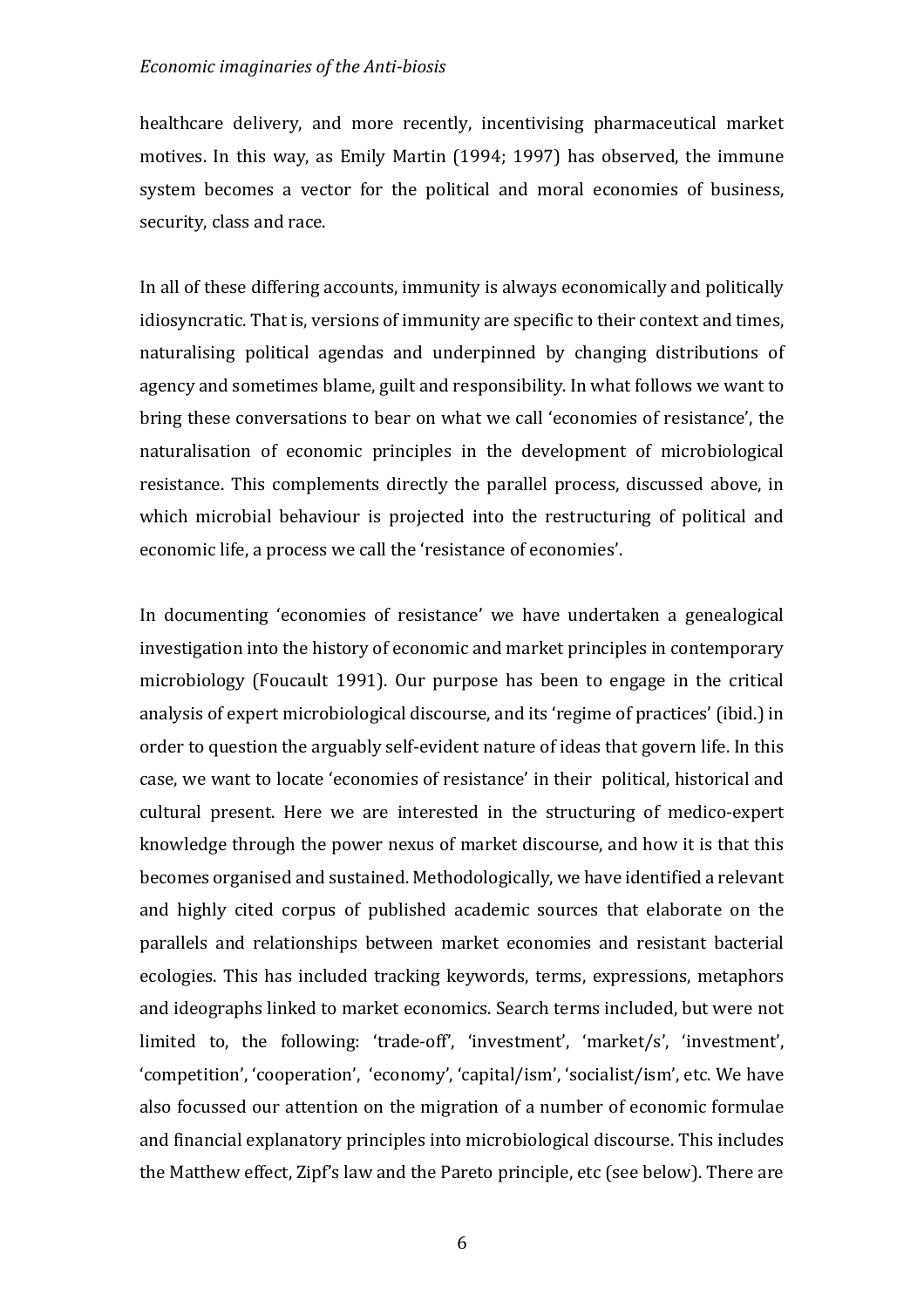thousands of sources in academic microbiology and related fields in which these themes are evident, either implicitly or more unequivocally. Our approach here has been to identify a sample of several hundred sources, which are illustrative rather than representative, of 'economies of resistance'. This, we hope, lays the foundation for a potentially wider and more ambitious future analysis of economic tropes in expert biological research on AMR.

# **Economies of Resistance**

One of the more explicit articulations of market economics in AMR centres on the discourse and theories of 'genetic capitalism' in microbiology. Here, capitalism itself is seen as the prototypical model par excellence for the behaviour of resistant bacterial strains selectively evolving to outcompete each other and their toxic market rivals. Capitalism, in this context, is more than a passing metaphor but instead becomes an explanatory theory with its own suite of prognostic propositions and hypotheses.

Baquero et al. (2003) place the concept of 'genetic capitalism' squarely in modern evolution theory, but also ranging eclectically across classical and modern sources including Aristotle, the philosophy of Solomon ibn-Gabirol, Darwin, Dawkins, Gould and others. Resistance is seen to accumulate in equal proportion to uninhibited flow where '... the best combinations for local survival increase in number, facilitating further adaptive possibilities, reflecting a kind of genetic capitalism' (ibid., 547). Genetic capitalism situates AMR in foundational conceptual interactions between social and economic notions of agency and structure, action and form. 'The source of life flows' they write, '... because of the continuous interplay of matter (individuals) and form (order)' (ibid.). Not untypically in the context of contemporary writing in evolutionary biology, what is or is not an 'individual' is far from straightforward. The 'individual' can be anything 'with the potential to maintain, replicate, or reconstruct its self-identity' they write. What defines the individual here shifts from its classic Darwinian meaning where the '... the finger of evolution operates within the selfish organism' before turning to its later 'Dawkinian sense' in the 'selfish gene' (ibid.). The conception of individuality then progresses towards an 'ultra-Darwinism' where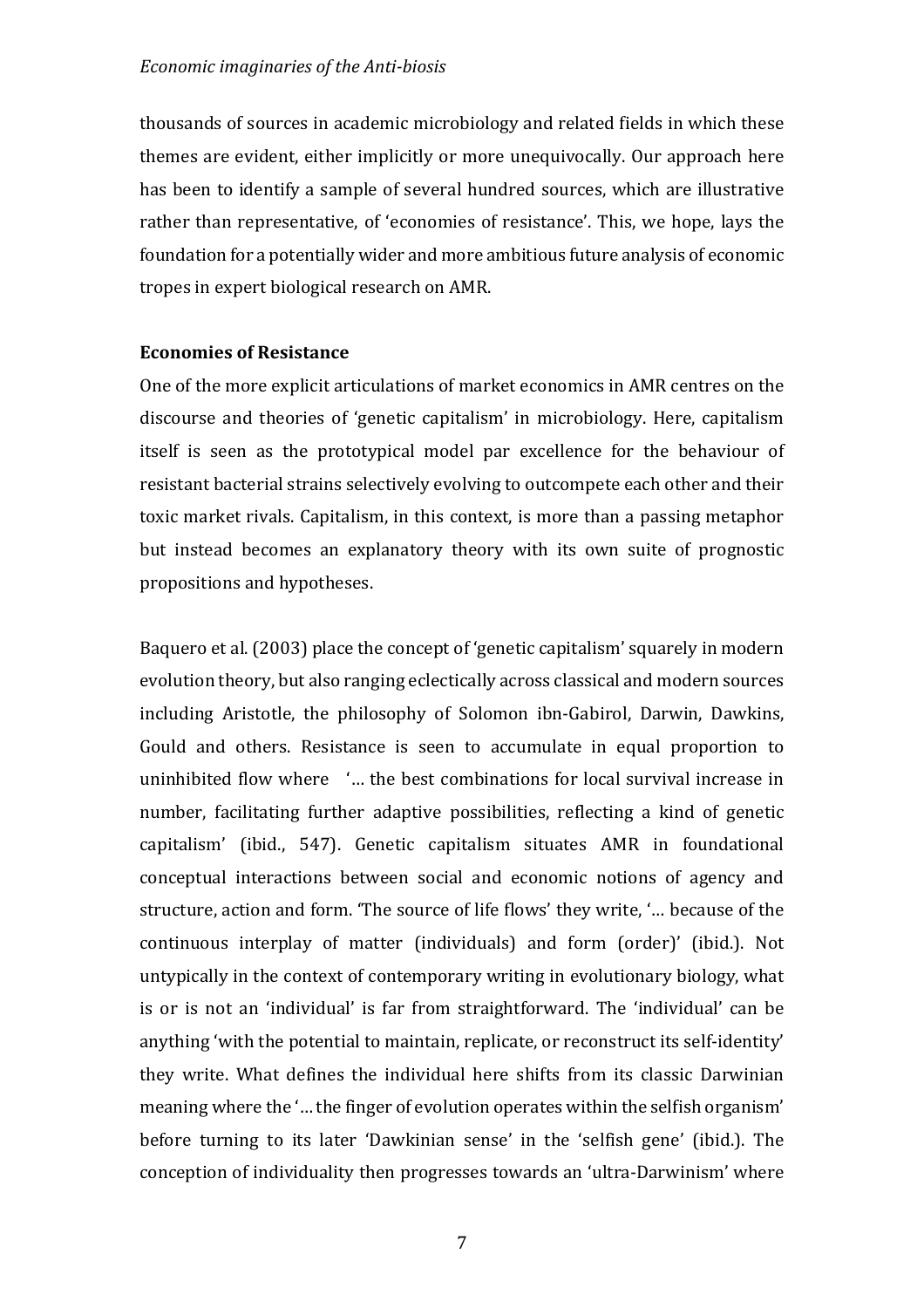evolution occurs much more systemically at the 'sub-and supraorganisational levels'. Notwithstanding market volatility, the purpose or objective of the 'individual' is here located in a biological naturalisation of the economic tendency towards order and the avoidance of chaos. 'Nature' itself is rendered 'an ordering force' operating according to self-equilibralising laws of market fundamentalism. They write of the inherent tendency for, all things being (un-)equal, the 'rich to become richer'. 'Individuals' are seen to 'fight' for time (multiplication into the future) but also for space (colonisation). Modelling AMR through time and space is articulated as an investigation into the 'protein universe' of unending replication and adaptation.

Genetic capitalism also connects with more recent theories of complexity in both immunological and economic theory. In AMR, '...we can observe a hierarchical gradient from lower to higher complexity. Indeed, this hierarchical theory links evolutionary research with the science of complexity, reflecting an almost universal property of complex systems' (ibid.). The interest here in complexity theory borrows upon significant intellectual forces, documented by Tauber  $(1998)$  and others, bubbling up in immunology and microbiology. Immune system theory is seen to move away from its static and binary mid-twentieth century framework, to one increasingly guided by the conceptions of 'fluid' dynamics and 'emergence', of the 'network' and 'complexity'. Genetic capitalism illustrates the identification of, as Tauber might put it, '...new kinds of models, perhaps most effectively described by nonlinear logic, complexity theory, and selforganizational precepts' (ibid., 462).

In a follow-up article (Baquero 2004), genetic capitalism emphasises the 'acquisitiveness' of successful and highly dynamic microbial strains able to absorb and accommodate advantageous genetic assets, or rather, 'pieces'. Acquisition is the basis for new forms of microbial wealth where, '...by analogy with capitalist societies, those organisms that have become rich by acquiring pieces have an increased probability of becoming richer and, therefore, of acquiring further pieces' (ibid., 510). Organisms here are seen to rival one another within the market space of local 'trading zones'. These may be clinics, wards or whole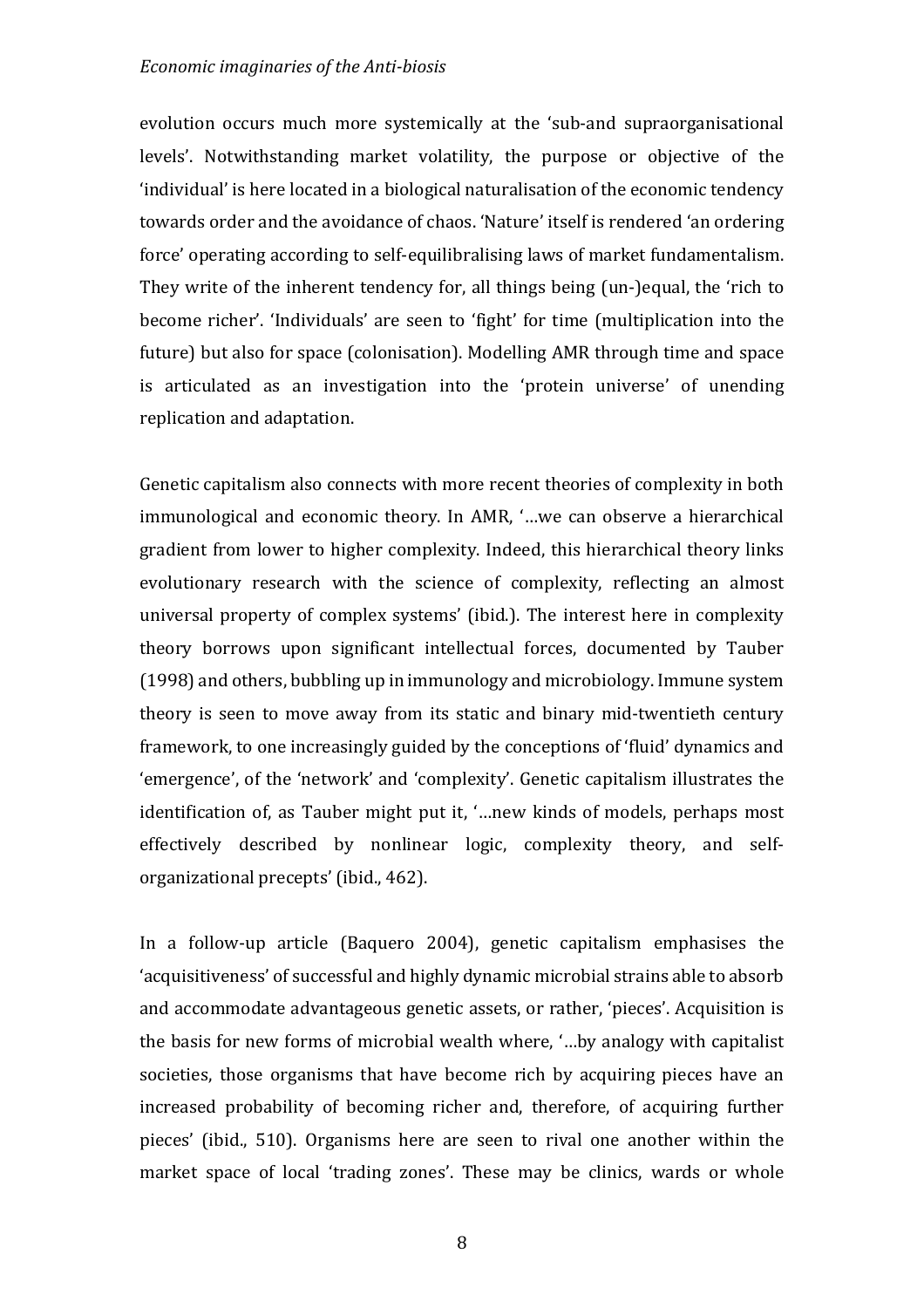hospitals. Crucially, genetic capitalism reframes biotic spaces through metaphors of banks, banking, finance and investment. Clinical space is reconfigured becoming a depository of available biowealth to be borrowed, invested and traded by biotic shareholders. The hospital is a site in which a 'bank of adaptive pieces might be established in the local metagenome' (ibid.). Acquisition in theories of genetic capitalism borrows upon the market logics of economic monopolisation and institutionalised modes of asset-stripping or 'mergers and acquisitions'. Resistant strains may be seen to develop from the assimilation or consolidation of the traits of multiple genetic entities into that of a single organism. Acquisition, in the microbiological context, as in that of corporate law and practice, occurs through transfers in the ownership of 'genetic stock', assets or equity interests. It is hard not to be reminded here of Martin's attention to a flexibly dynamic immunity when Baquero writes of the way 'winner configurations' are seen to absorb and 'attract more adaptive advantages through genetic capitalism' (ibid.). And further, the way advantages result from fluid exposure within the flux of 'broader range of interactions' (ibid.).

As in good business etiquette, mutations carry 'visiting cards' to be liberally distributed amongst microbial contacts and acquaintances. Business cards are subsequently collected together within the bacterial chromosome, which in turn 'facilitates further exchanges'. Much of the subsequent literature on genetic capitalism is littered with market and engineering-based theory where antibacterial assets are conceptualised as circulating through 'circuits' within 'the local evolutionary toolbox... acquiring new and potentially advantageous pieces' (Baquero 2004). The metagenome of capital is a volatile and opportunistic space in which 'chance favours the prepared genome'. However, any strain establishing a successful monopoly position risks temporary states of 'bankruptcy' before 'stabilisation' is re-established and 'members' re-emerge in 'a new organisational format' (ibid.). Recombination and gene transfer in the highly complex interplay between traders results in, as Leavis later puts it '... a genetic subpopulation that is highly specialized for survival and spread in hospitals; this process is called 'genetic capitalism...' (Leavis et al. 2006, 454; see also Willems et al. 2005). Another paper emphasis the powerful way in which a theory of genetic capitalism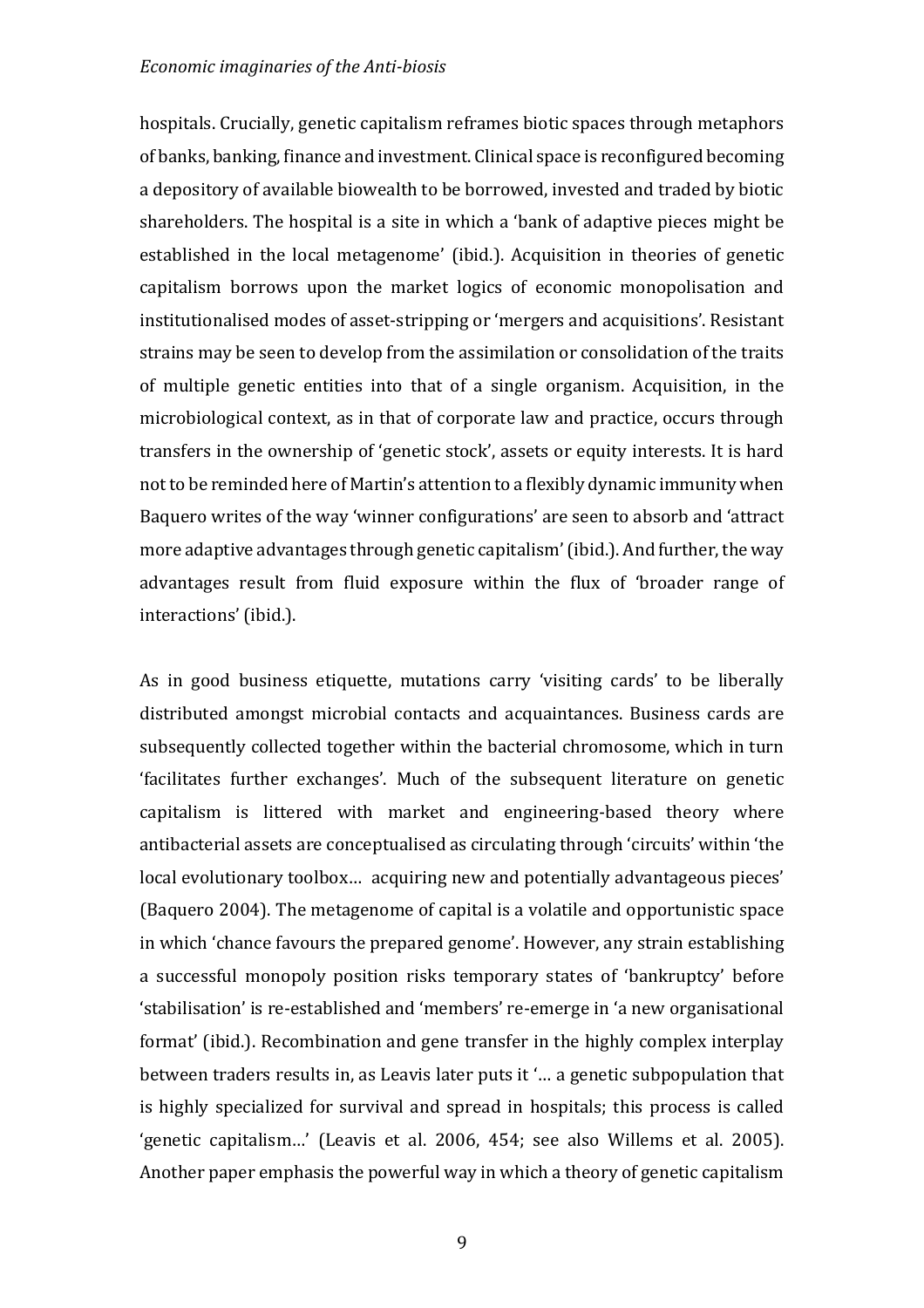"... predicts [that] the most successful clones are also more likely to acquire MDR [multi-drug resistant] determinants and be selected under antibiotic pressure, hence being spread' (Juan *et al.* 2010, 474). It is also telling that this particular reference to genetic capitalism, like many others, occurs in the context of a discussion about the globalised biological flow of, in this case, '... internationally widespread (successful) *P. aeruginosa* clones... suggesting that the driver of this incipient MDR *P. geruginosa* pandemic is a global spread of successful clones combined with the local acquisition of MDR determinants' (ibid.).

In the literature on antimicrobial resistance and in wider microbiology, genetic capitalism is often used interchangeably with the concept of the 'Matthew effect'. Like genetic capitalism, the use of the Matthew effect interweaves socioeconomics and evolutionary theory into microbiological understanding. Here however, the concept of the Matthew effect has its origins in the functionalist sociology of R.K. Merton (1968). Here then, it is a distinctively sociological construct that now in the context of AMR frames the tendency of resistant organisms to benefit from accumulated market advantage. Merton's coinage of the term is taken from the scriptural reference to the parable of the talents ('For unto every one that hath shall be given, and he shall have abundance'), or in economic parlance, 'the rich get richer'. In Merton's sociology of science, the term expresses the way credit and status amasses around those already prestigiously positioned to take advantage of reward. In AMR, microbiology can here be seen to draw on functionalist explanations of social selection to explain the natural and disproportionate relative advantage of some microbial strains over that of others.

A more recent editorial in *Nature* (Römling 2013), entitled 'Bacterial communities as capitalist economies' describes the way the grouping of bacteria on surfaces 'reveals a 'rich-get-richer' mechanism' amplified in a 'positive feedback loop' (Zhao et al 2013). What's important about some of the literature on, in this case, biofilm formation, is its focus on the 'individual' bacterial cell. Whilst much of microbiology is preoccupied with bacterial colonies and colonisation at the whole population level, other work centres on the sometimes mutually beneficial behaviour of single individuals. In documenting the attachment of cells to surfaces,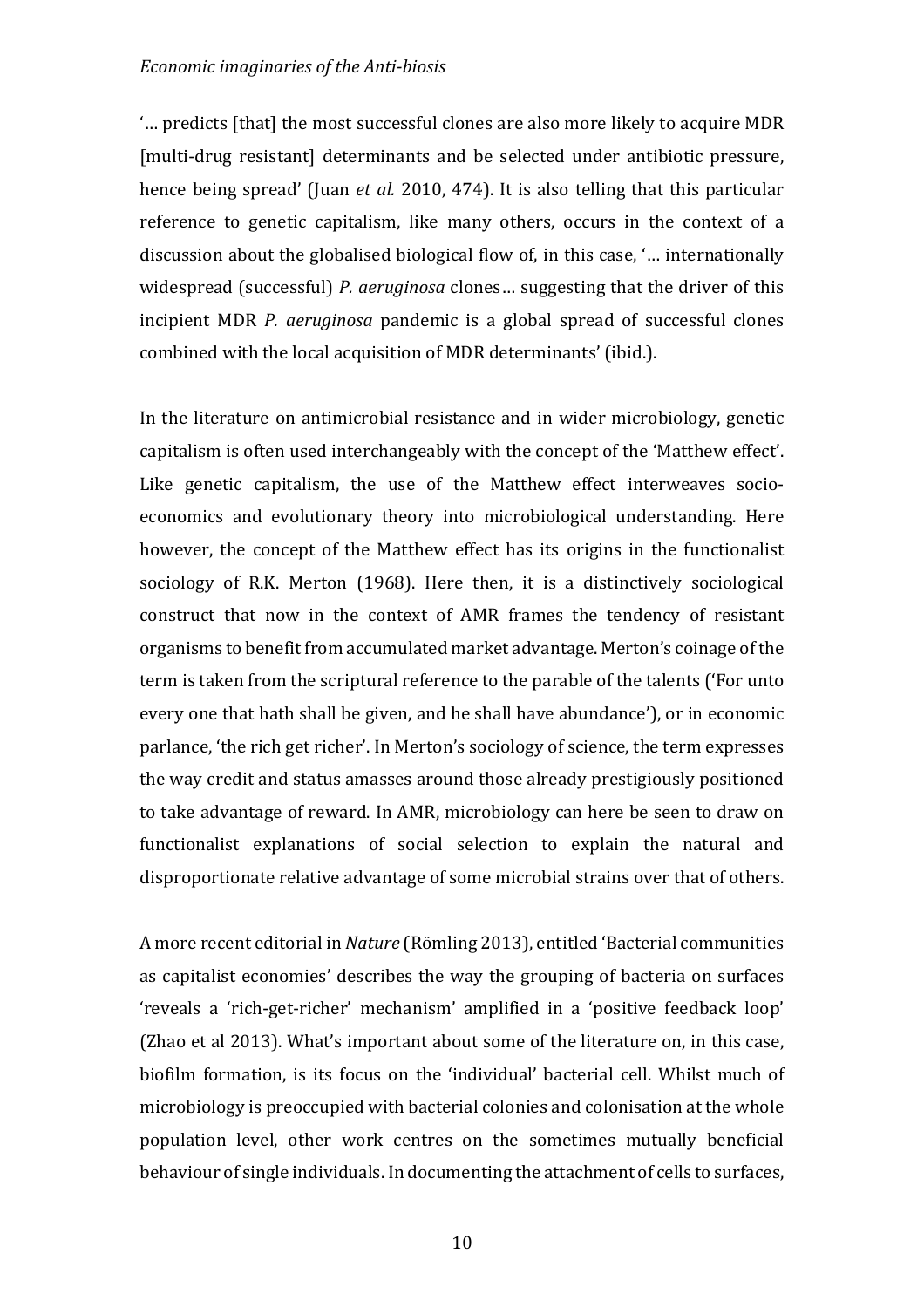the individual bacteria is seen 'exploring the surface and priming their environment for subsequent biofilm development' (Römling 2013, 321). Successful colonising agents are seen to be highly selective and discriminatory. Bacteria purposefully search and select such sites in a 'non-random manner', directing their attention to locations most frequently visited by other actors in the marketplace. Bacteria are understood to be mutually guided by 'a synergistic 'rich get richer' mechanism, in which cells go where other cells go most often' (ibid.). 'Elite' bacteria are those who leave more evidence of themselves at sites 'extremely rich in communally produced' traces left behind after being visited. It is this 'social structure' which is necessary for 'cooperative invasion'. Another source (Li et al. 2012) had previously described how microbial resistance comes to depend on 'just-in-time' bacterial responses to the environment. Here however, in addition to the Matthew effect, we now have 'Zipf's law', a mathematical probability distribution used to explain power differences. The editorial goes onto describe how it is that many 'self organized systems, including wealth distribution in capitalist economies, follow Zipf's law' (Römling 2013). Without going into too much detail here, the linguist George Kingsley Zipf, in the first half of the twentieth century, pointed out how in any language system, as might be expected, a small number of words are used with disproportionately increasing frequency. That 'power frequency' results in languages exhibiting a lengthy 'tail' of underused or semi-redundant words, grammatical rules and expressions. The formula subsequently makes its way into economics and other disciplines to explain the apparently inevitable naturalness of almost any disproportionately unequal distribution (the possession of wealth in capitalist systems, internet traffic, city growth, etc). Here in the context of microbiological explanations for the monopolistic dominance of resistant *Pseudomonas aeruginosa*, Zipf's law is being used in its classically economic, or more accurately its 'capitalist', sense.

The original *Nature* paper (Zhao et al. 2013) presented in the editorial discussed immediately above doesn't go into very much detail on the original power laws upon which it is based. Instead it briefly mentions  $\text{Zipf's law}$  but also that of the Pareto principle: 'This Pareto-type behaviour indicates that the bacterial community self-organizes in a manner analogous to a capitalist economic system'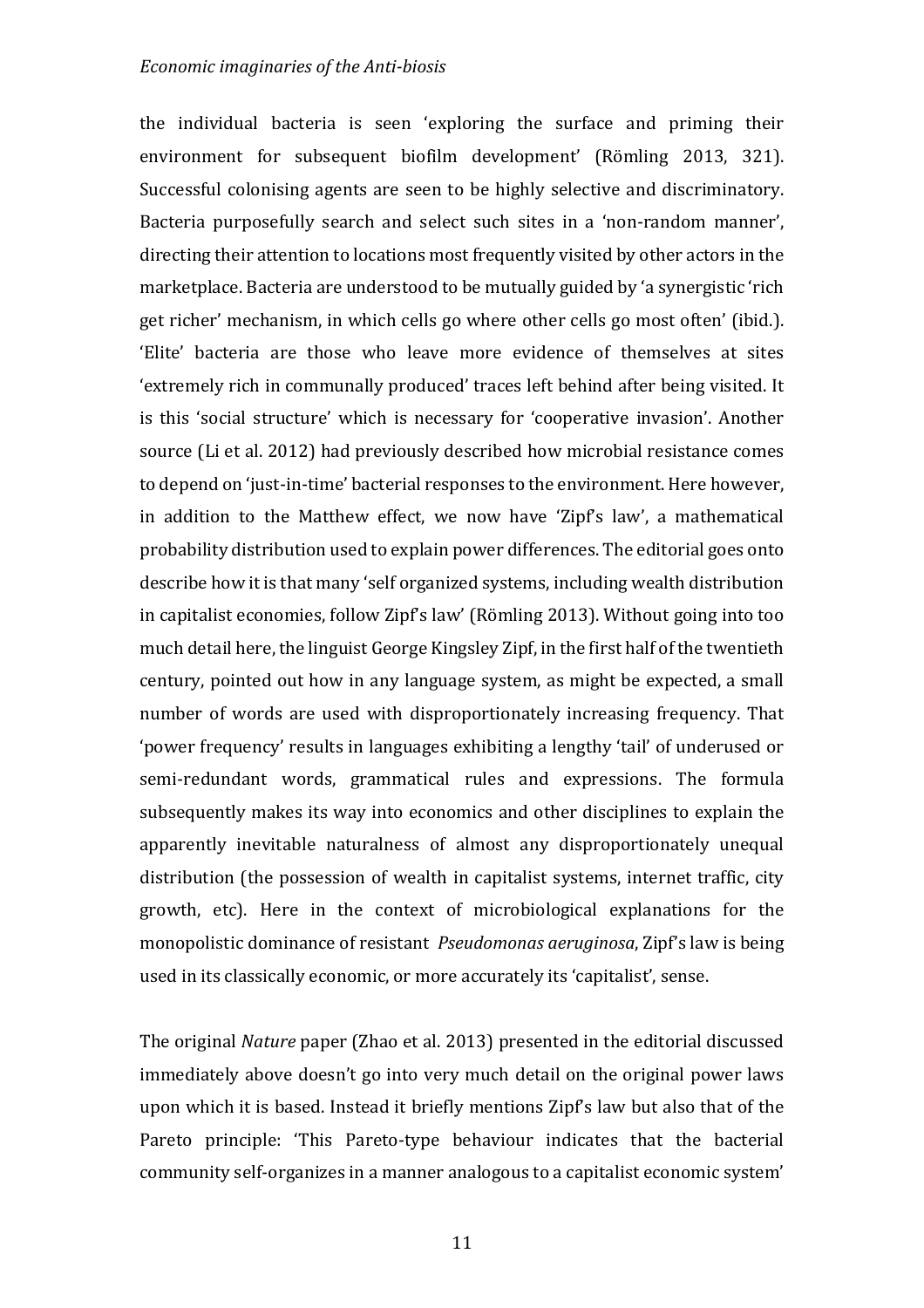(ibid., 388). The principle, named after the right-wing Italian economist Vilfredo Pareto, is a distribution formula in which roughly eighty per cent of all effects (the possession of wealth say) are attributable to twenty per cent of the causes (ownership, entrepreneurship, etc.). In Zhao's article, both of these power frameworks are derived from secondary summaries published in economics and physics (Gabaix 2009; Newman 2005) rather than grappling with the cultural and political contingencies and contexts of their original sources.

Much of the above is evidence of the sustained and expanding influence of economic theory underpinning microbiology with calls for more explicit comparison between capitalist social systems and the behaviour of bacteria. Baranyi et al. (2015, 162) lament that 'microbiology has not yet explored this idea sufficiently' and argue for the compelling similarities of biology, 'politics and industry' (see also Gloag et al. 2015). Taking a more cognitivistic position on biotic markets, another contribution to the debate calls for greater consideration of bacteria as 'intensely social organisms' exhibiting '... information pooling, control skew, speed vs. accuracy trade-offs, local feed backs, quorum thresholds, conflicts of interest... collective decision-making in microbes shares many features with collective decision-making in higher taxa...' (Ross-Gillespie et al. 2014, 2; See also Cordero et al. 2012). There are frequent references in the scientific literature to wider commentary in financial services literature and the popular press. In just this vein Baranyi et al.  $(2015)$  support their argument with Cookson's  $2013a$ article in the *Financial Times* (entitled 'How bacterial invest for success'). With somewhat startling poignancy in the post-2008 crash world, bacterial ecologies are understood to constantly vacillate between two countervailing responses to essentially economic crises: that of centrally imposed austerity on the one hand, and that of market driven consumption on the other (ibid.). Bacterial ecologies are seen to adapt to the anti-biotic environment by making adjustments to their 'investment portfolio' in resistant traits (Ross-Gillespie and Kümmerli 2014; see also Hibbing 2010). Familiar debates in market economics figure prominently here, especially those pitching the relative merits of either competition and/or cooperation against one another. According to some the former are understood to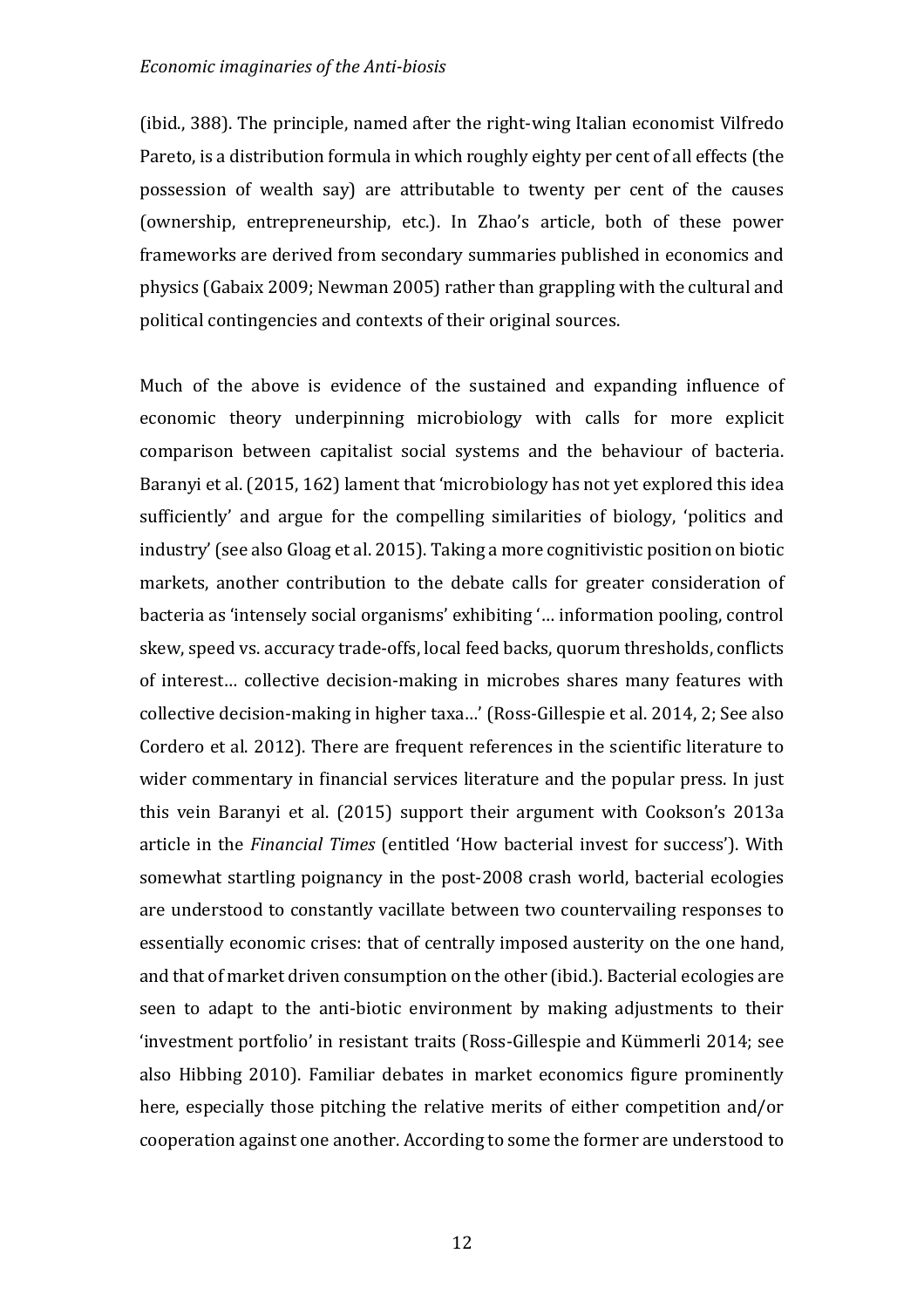overwhelmingly 'dominate interactions between cultural microbial species' (Foster and Bell 2012; see also Nadell et al. 2016 and Frielich et al. 2011).

Maharjan et al. (2013), in their attempt to integrate experimental microbiology, synthetic biology and economic-mathematical modelling, propose a much more explicit comparison of bacterial and financial behaviour. They describe an economics of bacterial speculation (investment decisions) followed by 'boombust' cycles in response to certain antibacterial stressors (variable market conditions). 'Successful' bacterial strains are those able to balance the 'trade-off' between the evolution of stress-resistance (requiring the acquisition of costly proteins) or increasing consumption to grow. The study draws on nearly half a century of experimental biology on microbial 'trade-offs' but offers, what it describes as the 'first experimental test of this theory based on a fully controlled trade-off between multiplication... and survival (resistance to external challenges)' (ibid., 1268). In a media interview, one of the authors went on to argue that bacterial investment strategies '... are constrained by the subtleties in trade-offs that are usually invisible or ignored in real markets. The study is a classic demonstration of Darwinian economies and survival of the fittest' (see the headline 'Bacteria give lessons in investment economics', BBC 2013). The petri dish itself is seen to be a 'living market' in another *Financial Times* article entitled 'Why bacteria are model investors' by Cookson 2013b. Building on this, a subsequent study distinguishes between what it calls 'public' and 'private' goods referring to the trade-off between shared or individually fixed assets respectively (Bachman et al. 2015; see also Ross-Gillespie et al. 2015). And another describes the 'evolution of *fast and efficient* [our emphasis] anti-biotic bacterial genomes' (Reding-Roman et al. 2017).

It should by now be clear that our point is to locate the expert microbiological construction of AMR in its cultural and political context. The discourses above can be understood as evidence of the naturalisation of economy rooted in the influence of multiple socio-economic registers. These include, but are not limited to sociobiology, classical market economics, functionalist sociology, cognitive neuroscience and even complexity theory. The references to Merton's Matthew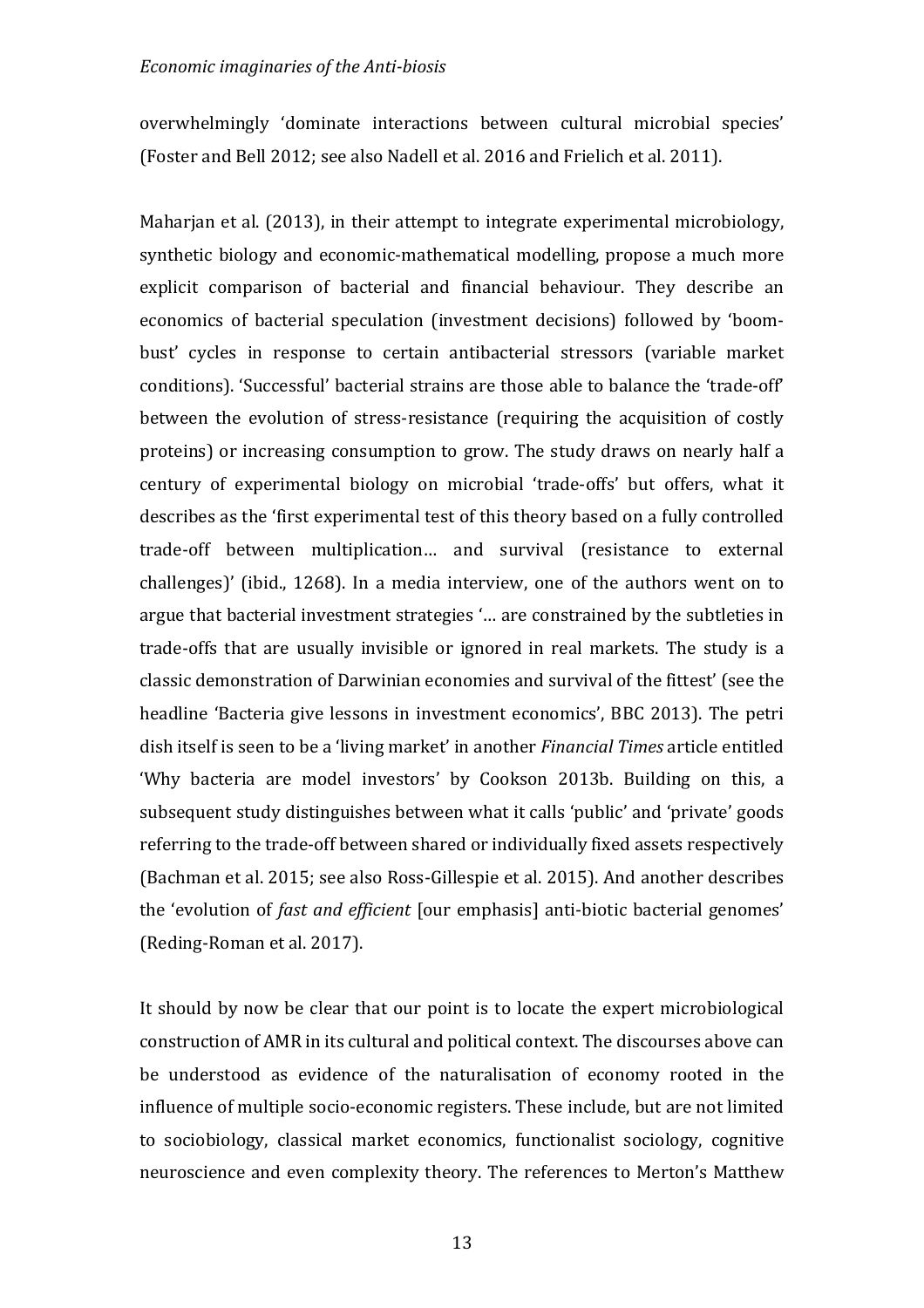effect, Zipf's law and the Pareto principle are only some of the many influences where theories of the market are interjected into the modelling of microbial 'behaviour' in AMR.

It is important therefore to think genealogically about the cross-currents of market imaginaries flowing between the social and biological sciences. In biology, power distribution formulae and genetic capitalism are proposed as neutral and objective descriptions of the selection pressures resulting in AMR. But in social science, concepts like that of the Matthew effect and even genetic capitalism are deployed as pejorative tools used to critique the modelling of the social on the biological. Both expressions enter discourse in order to challenge, in Merton's case, the naturalisation of unequal distributions of reward. The term 'genetic capitalism' is first deployed in the mid 1970s by the anthropologist Marshall Sahlins in the battle of ideas against an ascendant sociobiology. For Sahlins (1976), genetic capitalism is intended to mock the naïve inscription of economic ideology first into nature, and then back to the social with all the obdurate force of nature behind it. What emerges is '... the entrenched ideology of Western society...'  $(101)$  expressed succinctly as 'genetic capitalism'  $(72)$  legitimating the 'naturalness' and 'inevitability' in the 'exploitation of others' (77).

Genetic capitalism is therefore but another twist in the long-standing migration of economic theory into biology, and visa versa, dating to nineteenth century liberal political economy and beyond. The well trodden expression of this traffic in meaning goes back to Malthus, Spencer, the 'survival of the fittest', the migration of liberal economy into Darwinism, and its subsequent return in laissez faire economic market fundamentalism. Sahlins would possibly not be surprised to find a new variant of this here in what we call the 'economisation of resistance': 'We seem unable to escape' he writes, '...from this perpetual movement, back and forth between the culturalization of nature and the naturalization of culture... It might be said that Darwinism, at first appropriated to society as 'Social Darwinism,' has returned to biology as a genetic capitalism...' (ibid.).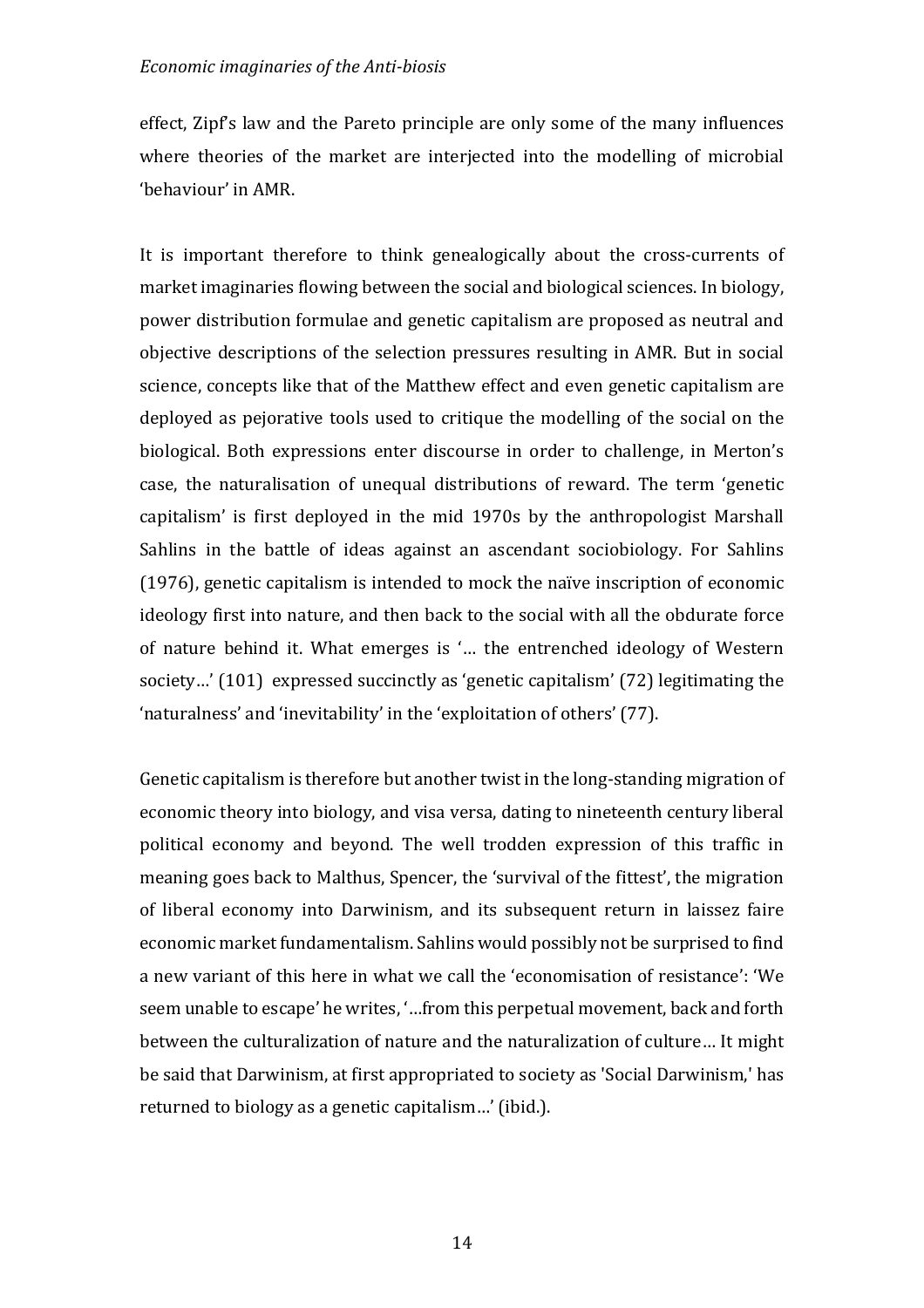It is therefore important to think about 'genetic capitalism' as an instance of the naturalisation of markets, or the re-appropriation of market economics into biology. Genetic capitalism is situated within a broader toing and froing across the hybridising boundaries of nature and culture. More recent articulations of genetic capitalism reflects critically on the material positioning of microbial life as agential in the production of capital, biowealth, the reproductivity of biovalue. This occurs both within and beyond the confines of antimicrobial resistance. Bardini (2011) writes of an economic turn towards the 'invention of genetic capital' whereby 'junk' DNA (surplus, excess, mutation, waste) is converted into 'living money' (see also Carruth 2011). Shukin (2009, 16) writes of 'animal capital' and speculates on the contradictions of free market economic vulnerabilities to 'novel diseases erupting out of the closed loop' of a volatile bio-economic genome. Raley (2004) writes of the way postmodern theories of capitalism are articulated through the fusion of economic and biological conceptions of adaptation and mutation. For Braidotti (2013), late or advanced capitalism absorbs and is reproduced in the biological naturalisation of economy such that... 'contemporary bio-genetic capitalism generates a global form of reactive mutual interdependence of all living organisms, including non-humans' (49).

# **Concluding discussion**

In this paper we have sought to outline two unfolding key registers in the cultural politics of antimicrobial resistance, both of which can be seen to constitute parallel economic framings of the problem of AMR. In 'economies of resistance' in biology, the operations of the market and principles of capitalist market-based political economy are seen to serve as the foundations for expert understandings of antibiotic resistance in experimental and observational microbiology. This trajectory can be seen to be reversed in the 'resistance of economies' outlined in the introduction above, whereby resistant infections become a vehicle for a somewhat right-of-centre politics of welfare state reform, privatisation, the securitisation of national borders, the reinvigoration of pharmaceutical commercial enterprise. Whist this is a modest step in better understanding underlying economic and cultural framings, more critical reflection and empirical enquiry needs to be directed at the mutual co-production of the science and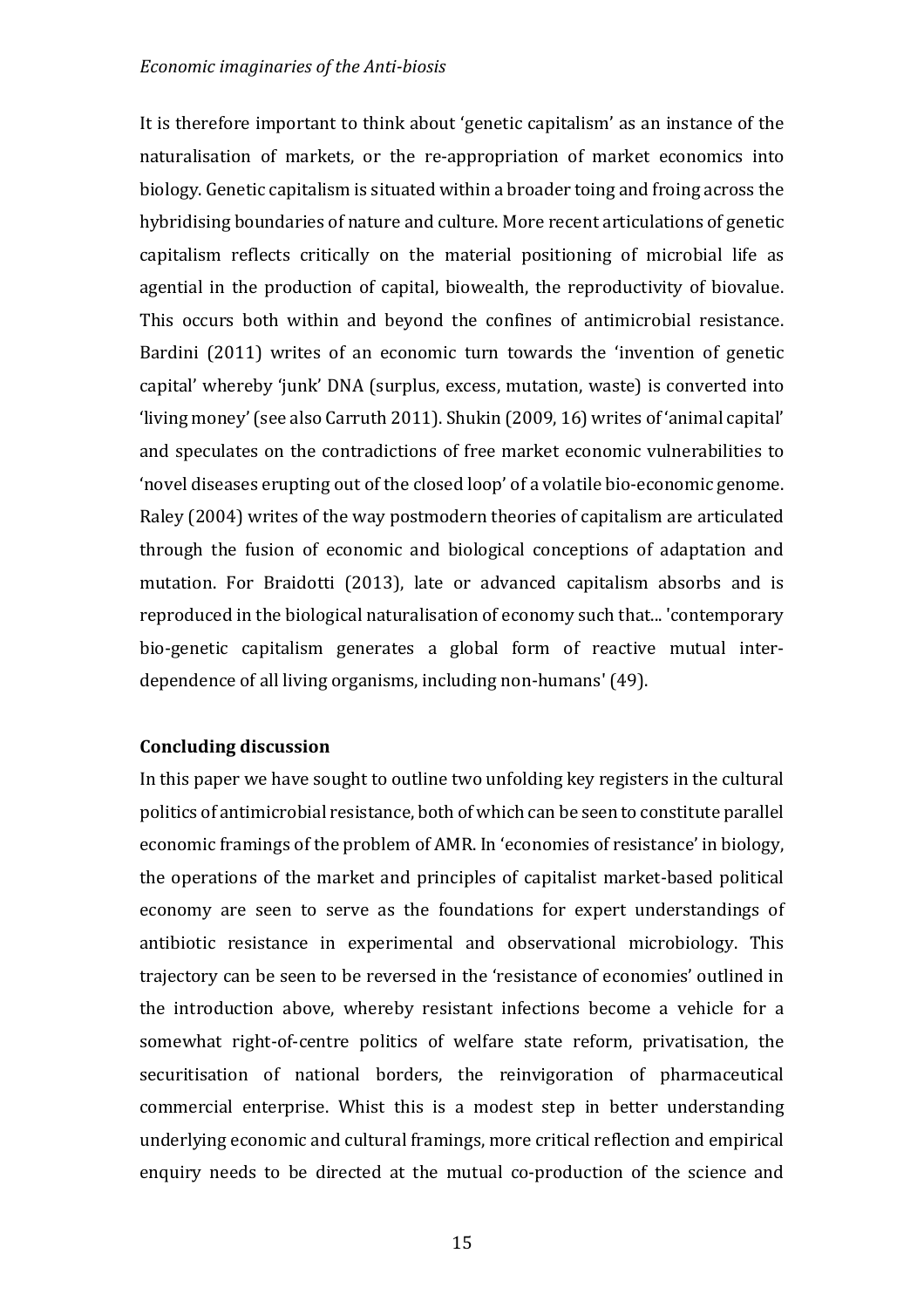politics of AMR. How is it, and through what chains of agency, authorship, endeavour and translation, that the science and politics of anti-biosis supply meaning to one another? Such a question goes way beyond the ambitions of this paper and instead points to a far wider critical research agenda within the medical humanities and social sciences.

We would however argue for a sustained focus on the immunitary biopolitics of the anti-biosis, and the way in which the 'problem' of AMR expresses deeply hybrid entanglements of economy and biology. We can see this in, for instance, the twentieth century shift from a static self-versus-non-self paradigm of immunity, to one focussed on a dynamic traffic of exchange in immunitary properties. Economies of resistance centre on the ascendency of globally mobile epidemic strains of resistant bacterial species, resulting from accelerated processes of gene swapping, acquisition and random variation. It is in this way that a rigidly selfother framework subsequently gives way to a revised model and understanding of the immune system anchored in the flexibly dynamic and responsive features of post-fordist and subsequently neoliberal capitalism. Immune system discourse and knowledge becomes preoccupied with porosity, flecked with idioms derived from 'networked' economic enterprise, computational neuroscience, and the logics of flexible accumulation and just-in-time production.

Just as AMR is beginning to take shape as a problem of policy and politics, roughly from around the 1980s and into the 1990s, immunity begins to mirror the attributes and features of a decentralised form of capitalism characterised by geographical and temporal flexibility responding dynamically to global fluctuations in the costs of labour, exchange rate variations and market volatility. Immunity, infectivity and defence mimic these major shifts in the workings of markets, the workplace itself, the organisation of labour and the underlying market principles of state institutions. It is this synergy between immunity and the logics of flexible specialisation that allows advanced capitalism to become resident in the very corporeal fabric of our co-evolution with microbial life. It is possibly in these terms, and in a very different context that Helmreich writes of the way evolutionary capitalism increasingly 'structures the actual threats to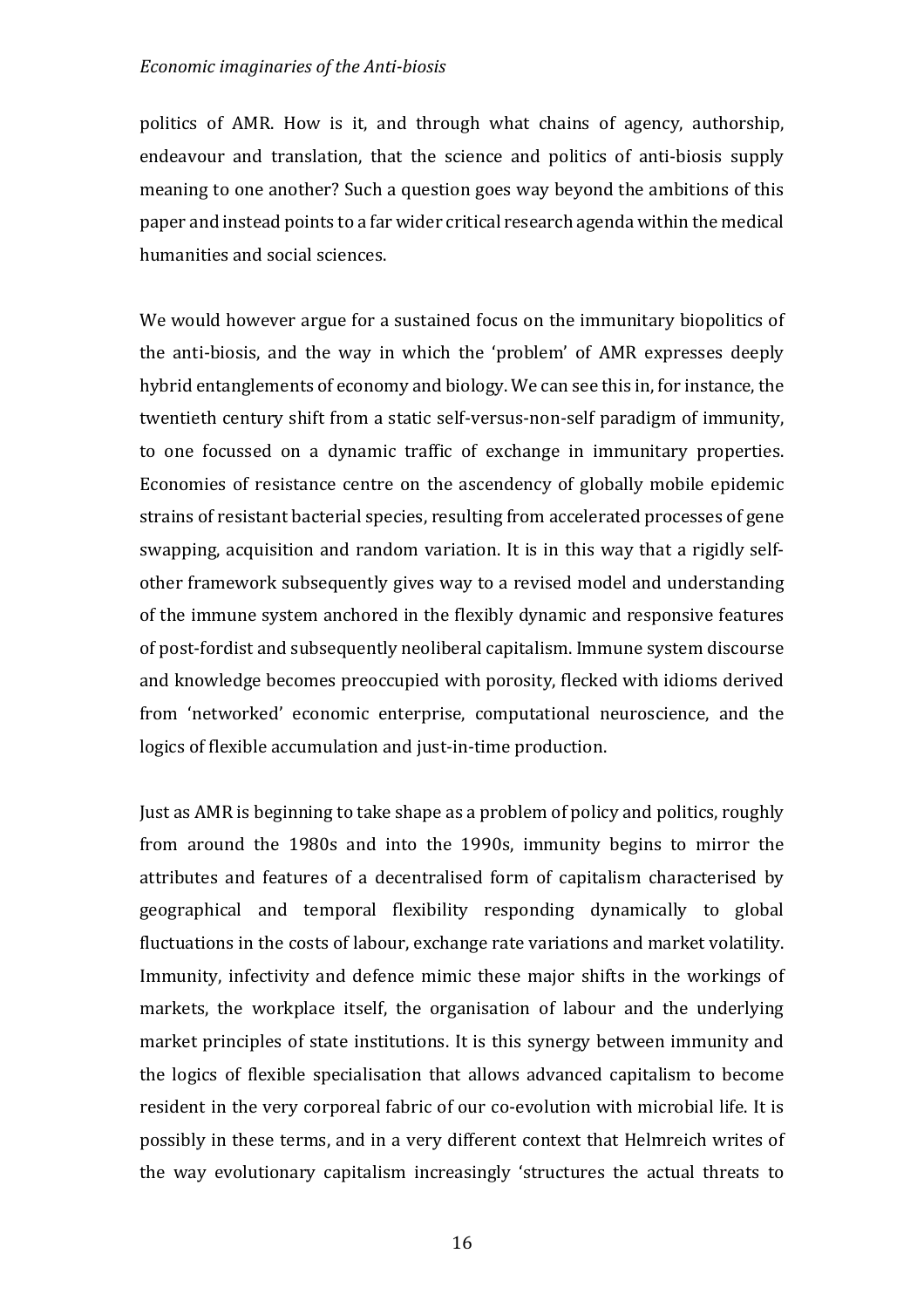which networks are subject, resistance to national and market forces may indeed begin to speak in the language assigned it by the dominant discourse' (2000, 485).

It is in the work of Emily Martin that this sense of an economic imaginary has been most explicitly expressed in her claim that that '... the immune system has risen to eminence in Euro-American culture...' (1994, 32). For Martin, immunity is inextricably linked to the political and moral economics of business, security, class, racism and gender. Twentieth century scientific immunological discourse is littered with language that codifies working class bodies as immunologically unfit and auto-destructive. Immune systems are racially configured in fighting off invading 'foreign' hoards, and gendered through notions of passivity and aggression. Immunity has also become a means of comparative socio-economic striation and segmentation. Martin documents the changing historical articulations of capital through both expert-biomedical and popular representations of immunity. Here immunity operates to mutually define and then redefine the entanglement of politics, economy and biology. Her account charts the transition from an early and mid-twentieth century account of immunity as the basis for the protected prosperity and the security of the nation state, to that of a globally flexible, dynamic and transnational capitalist fluid order. For Martin then, we have two parallel versions of immunity. One is anchored in the bounded and hermetically sealed notion of the defensive militaristic nation rooted in the economic competition of cold war imperial power. The second is modelled on the post-empire fragmented flexible dynamism of late capitalism. Immunity here expresses multiple contending versions of economic organisation and their competing claims to 'naturalness'. Martin's take on the immunity-economy nexus, we suggest, is essential to understanding concepts like that of genetic capitalism and economic imaginaries in the biology of AMR.

Forms of economy and the economic imaginary figure too in the way the immune system underpins technological security and particularly the vulnerability of computational systems to the spread of contagious infection. Helmreich (2000) focuses on computer security rhetoric and the way notions of capital and capitalism 'powerfully shape the way computer viruses are construed and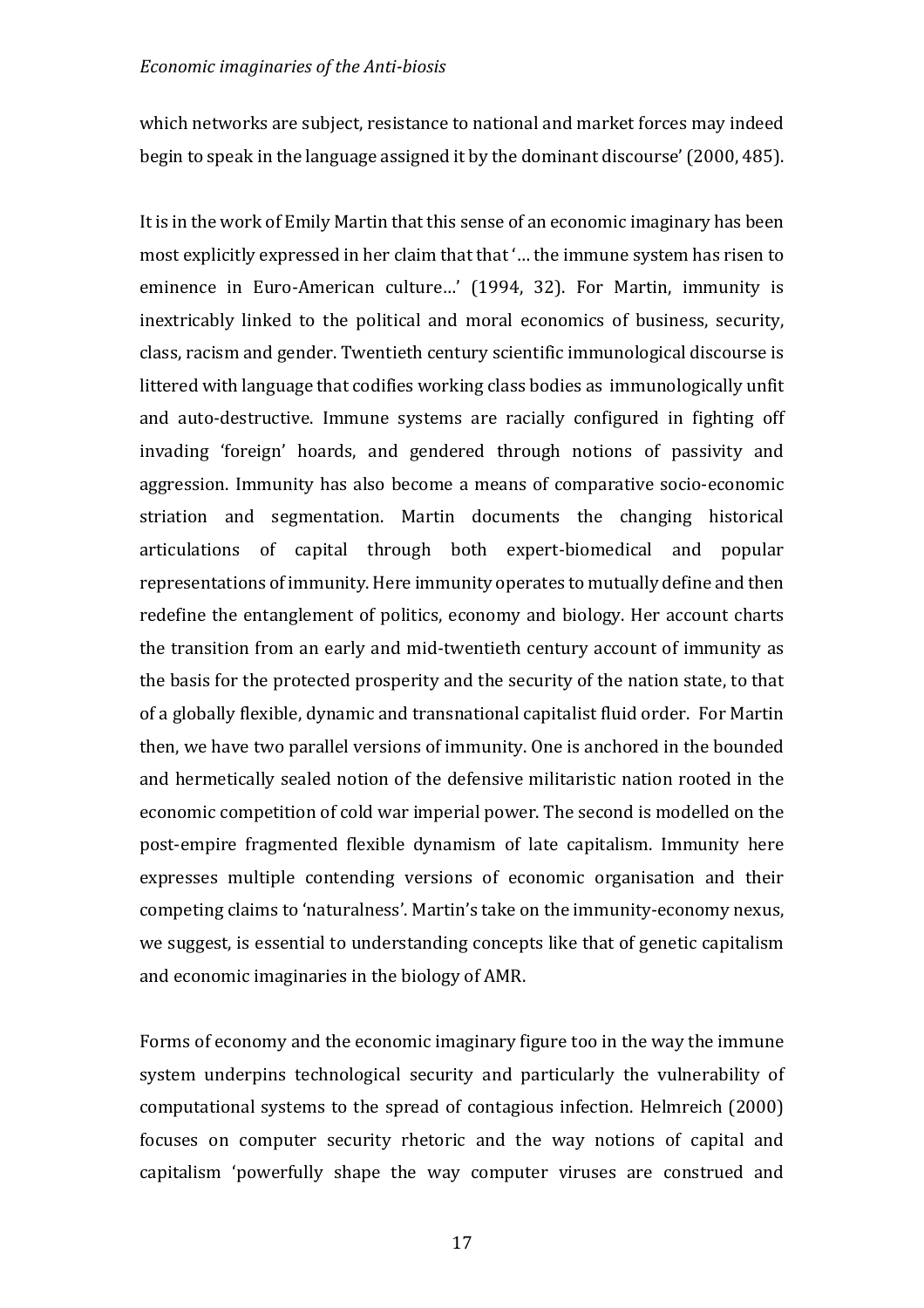combated' (472). Popular understandings of infectivity and contagion re-encode computational code through biological notions of immunology. Ultimately, such immunological frameworks are underpinned by an evolutionary discourse that rests on economic conceptions of flexibly adaptive economy, yet another variation on what Helmreich himself calls 'evolutionary capitalism'.

Evolutionary capitalism clearly echoes and chimes with biological research literature in which capitalism is similarly seen to provide a naturalised template for the biology of antimicrobial resistance. But in Helmreich's hands, computational security depends upon defensive protocols, algorithms that incorporate, in their design, the 'virtues' of flexible adaptability, values 'connected to market ideals of advanced capitalism production and also to contemporary descriptions of the immune system' (473). Neo-evolutionary theory therefore provides a means with which to conceive of the capacity of computational code to capitalise on adaptability in order to 'out-evolve' new viruses, or other organisms in the context of AMR. In this way, the simile of immunity and neo-evolutionism becomes physically encoded in material and physical processes (code, algorithms, defences) that, in turn, endorse the economic and evolutionary foundations upon which they are based. In contexts like this, we suggest, there is a mutually reinforcing circuitry between immunity, economy and code. Helmreich writes that the '... solution to the problem of giving immunity [code] to viruses, solved initially in terms of the biological metaphor, is played out on the field of flexibly specific capitalist production, from where it can double back to confirm the validity of the biological metaphor...' (486). This provides yet another way for thinking about how microbial threats become encoded in the dominant language of capitalistic market forces such that computer viruses, in this case, are seen to appropriate the very evolutionary adaptive virtues that they are seen also to attack.

It is then of little surprise that much of the language and conceptual terrain of immunity, predates its coinage in biomedical discourse, and instead originates in economic and political organisation. Both Cohen and Esposito have traced the etymological and genealogical roots of immunity in political and moral economic order. For Esposito (2008), immunity is traceable to the classical Roman principle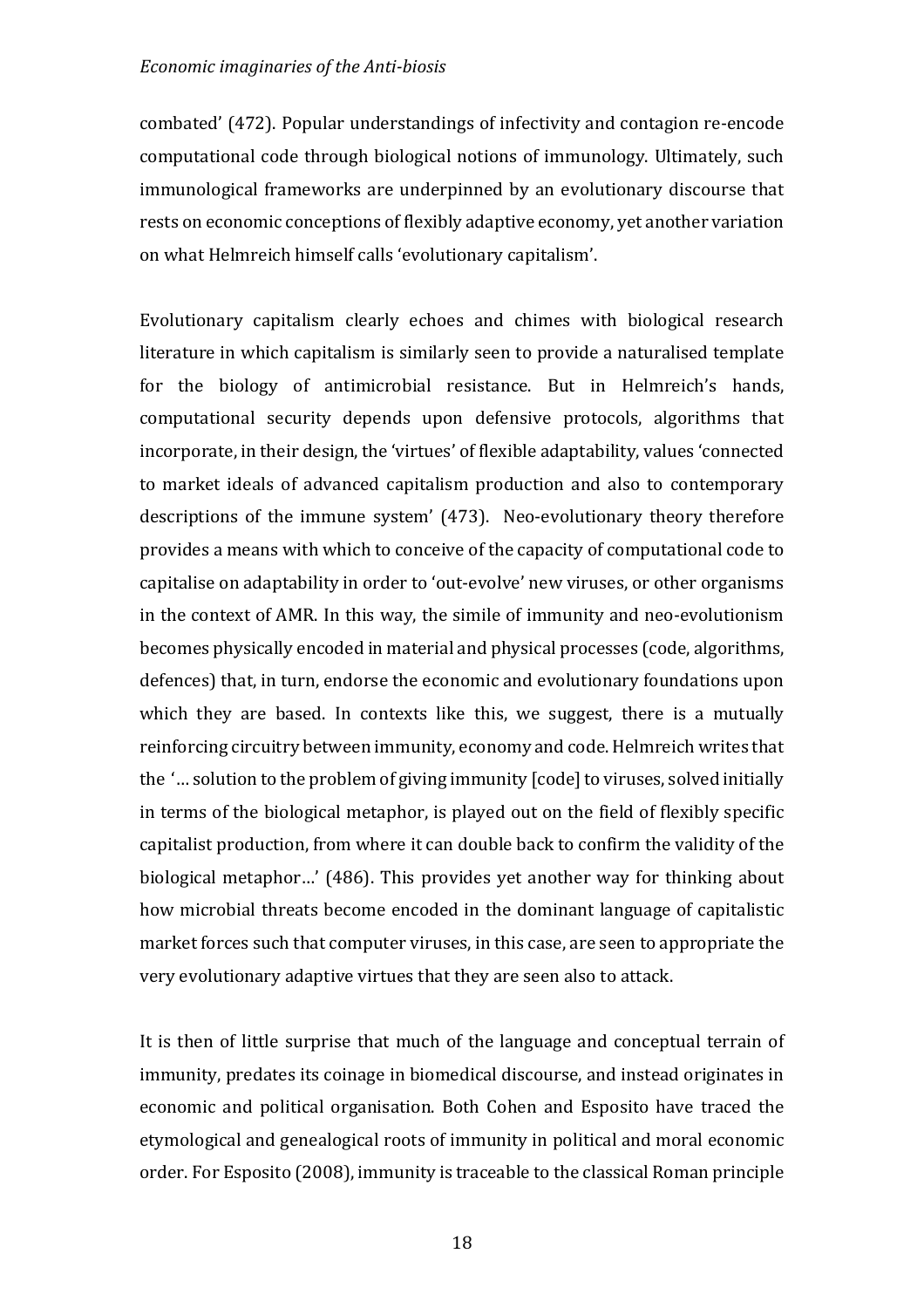of the *munus*, the obligatory bond of dutiful and sometimes burdensome citizenship. Cohen focuses on the way immunity underpins an early modern politics of individualism, autonomy, exemption and self-possession. He then turns to the way immunitary individualism becomes encoded in biological and scientific understanding. Indeed, such is the profound success of this process of naturalisation that we no longer remember or think of immunity as first and foremost biopolitical or socio-economic. 'Biomedicine' he argues 'fuses' and 'then transplants this new biopolitical hybrid into the living human body. We have not been the same since' (Cohen 2009, 3). Jamieson (2015) has been critical of the unidirection of travel evident in Cohen's work, and possibly that of others, whereby juridical and constitutional notions of immunity prefigure a biological that 'comes after' that of the political. Nevertheless, she recognises how the politics and economy of immunity articulate the way, as she puts it '... situated world views or dominant cultural values, permeate the world of scientific facts... [that] facts so often taken as axiomatic are themselves evidence of our collective investment in certain political and social ideas' (ibid., 3). Again, in the context of our discussion here, we do not assign any particular primacy to either economic-political or medico-scientific registers of resistance to antimicrobials. Rather, we're interested in the alternating expressions of economic imaginaries as they move between politics and biology.

There are other cultural agendas to be alert to here as well. It is probably important to think more critically about subtle shifts the political emphasis in AMR. How is it that biological understanding, political practice and policy-making serve to reinforce one another, often unwittingly, in notions of surveillance and exposure that reinforce naturalised discourses of sovereignty (the individual, the nation, bacterial investors, etc.). There is more to be said of course about aspects of monitoring and surveillance preoccupied with the role of international travel, and the vulnerabilities of the traveller, in AMR. Interestingly, this question was also addressed more recently by one of the microbiology sources for 'economies of resistance' discussed above (see Zhou et. al 2014). There is, also, more to understand in the way the politics of AMR, only relatively recently in the postausterity period, moved on from a concern with labour relations, privitisation and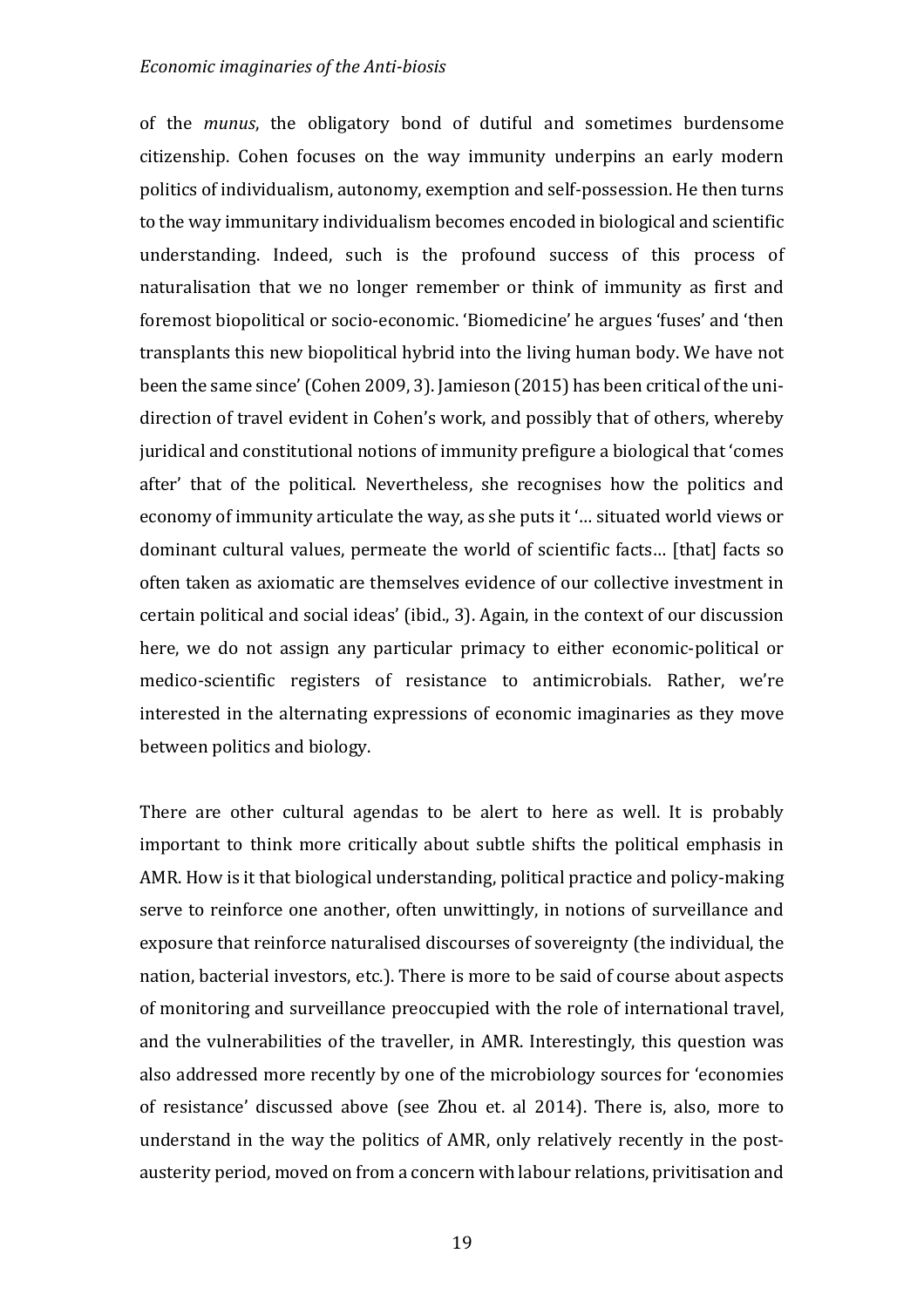welfare reform. Instead, in the midst of the Brexit years, there is much to unravel about an anti-biosis politics underpinned by questions of surveillance, vigilance, sanitation and a renewed commitment to the integrity of borders. Our undertaking here is but a small attempt to understand just some of the threads proliferating in the cross currents between the biology and politics of AMR, between 'economies of resistance' and the 'resistance of economies'.

# **References**

- Bachmann, H., Bruggeman, F. J., Molenaar, D., dos Santos, F. B., & Teusink, B. (2016). Public goods and metabolic strategies. *Current opinion in microbiology*, 31, 109-115.
- Baquero, F. (2004). From pieces to patterns: evolutionary engineering in bacterial pathogens. *Nature Reviews Microbiology*, 2, 6, 510.
- Baquero, F., Coque, T. M., & Canton, R. (2003). Antibiotics, Complexity, and Evolution-Perspective-Antibiotic usage increases disorder at different biological levels, promoting the emergence of alternative orders in the microbiosphere. *ASM News-American Society for Microbiology*, 69, 11, 547-552.
- Baranyi, J., Metris, A., & George, S. M. (2015). Bacterial economics: Adaptation to stress conditions via stage-wise changes in the response mechanism. *Food microbiology*, 45, 162-166.

Bardini, T. (2011). *Junkware*. University of Minnesota Press.

BBC (2013) Bacteria give lessons in investment economics, https://www.bbc.co.uk/news/science-environment-23623601 [accessed June] 2018]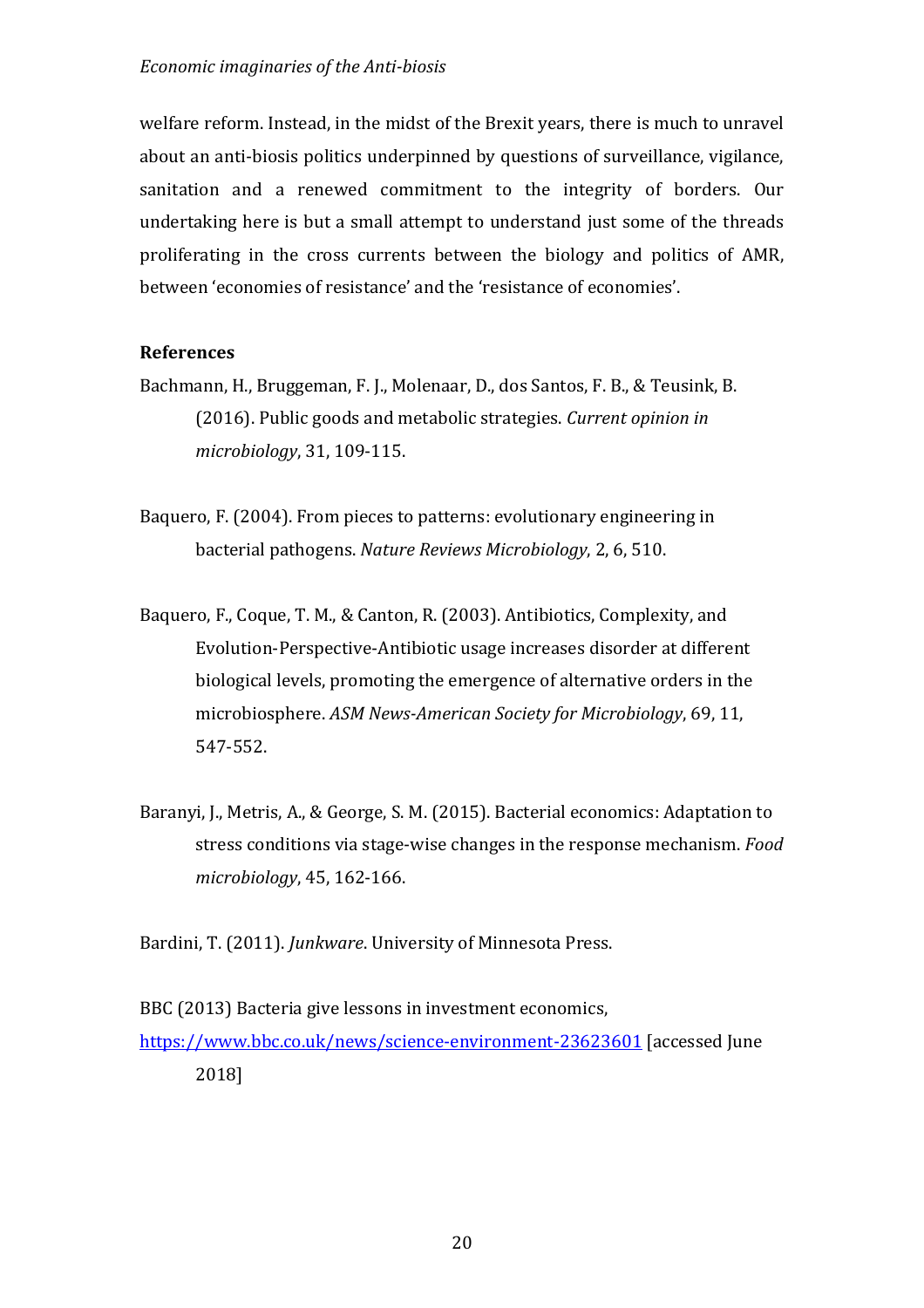Beck, S. (2011). Staging Bone Marrow Donation as a Ballot: Reconfiguring the Social and the Political Using Biomedicine in Cyprus. *Body & Society*, 17, 2-3, 93-119.

Braidotti, R. (2013). *The Posthuman*. Cambridge: Polity Press

- Brown, N. (2018 in press). *Immunitary Life: A biopolitics of immunity*. London: Palgrave Macmillan.
- Brown, N. & Nettleton, S. (2017). 'There is worse to come': The biopolitics of traumatism in Antimicrobial Resistance (AMR). The Sociological Review, 65, 3, 493-508.
- Brown, N., Machin, L., & McLeod, D. (2011). Immunitary bioeconomy: the economisation of life in the international cord blood market. *Social Science & Medicine*, 72, 7, 1115-1122.
- Brown, N., & Williams, R. (2015). Cord blood banking-bio-objects on the borderlands between community and immunity. Life Sciences, Society and *Policy*, 11, 1, 1-18.
- Carruth, A. (2011). Junk Culture and the Post-Genomic Age. *Postmodern Culture*,  $21.2.$
- Chandler, C., Hutchinson, E. & Hutchison, C. (2016). *Addressing Antimicrobial Resistance through Social Theory: An Anthropologically Oriented Report*. London School of Hygiene & Tropical Medicine. Available at: http://www.lshtm.ac.uk/php/ghd/research/app/anthropologyofantimic robialresistance.html [accessed June 2018]
- Cohen, E. (2009). A body worth defending: Immunity, biopolitics, and the *apotheosis of the modern body*. Durham, NC: Duke University Press.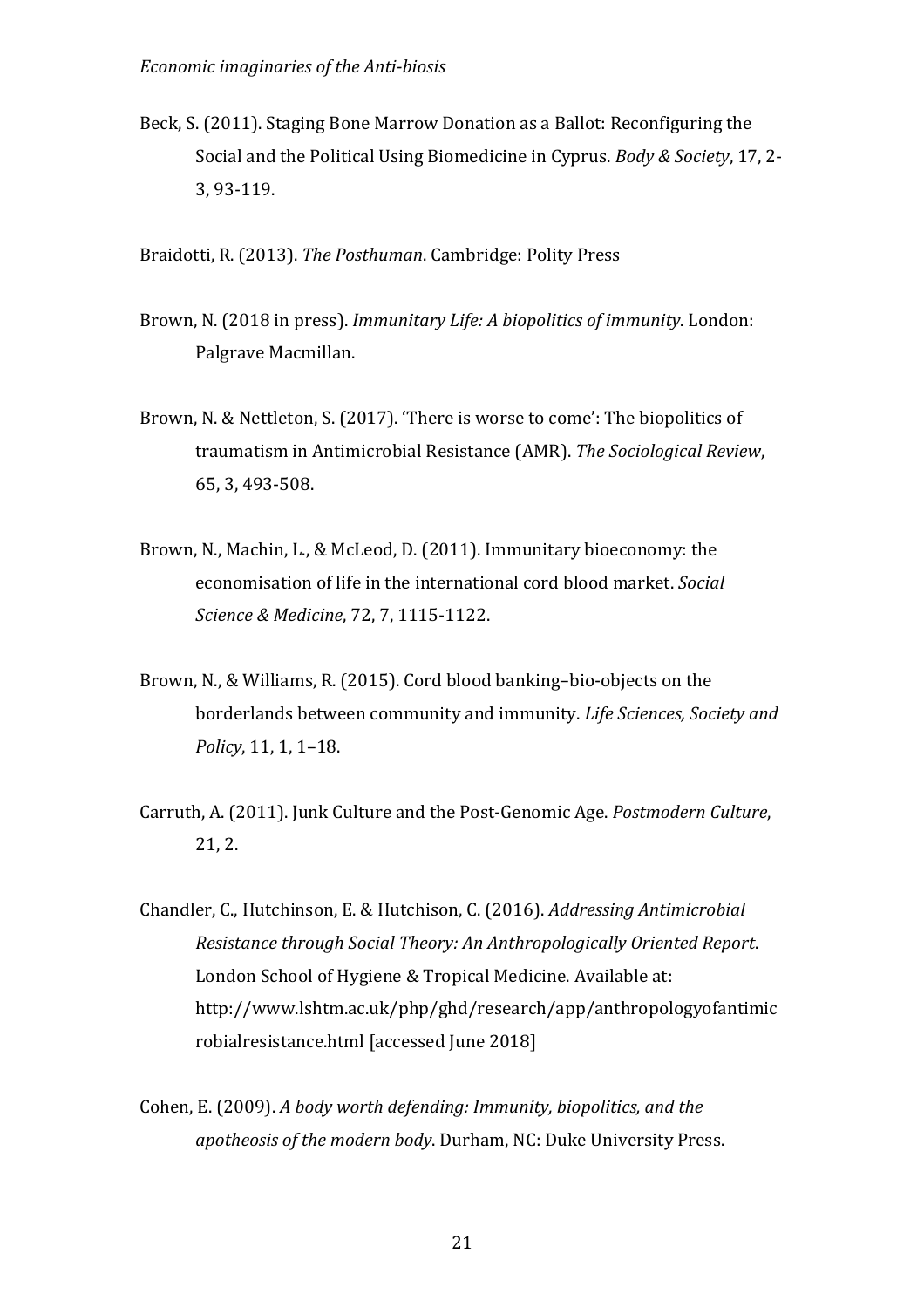- Cookson, C. (2013a) How bacteria invest for success, *Financial Times Magazine*, August 16<sup>th</sup>.
- Cookson, C. (2013b) Why bacteria are model investors, *Financial Times Magazine* 16th.
- Cooper, M. (2006). Pre-empting emergence: the biological turn in the war on terror. *Theory, Culture & Society*, 23, 4, 113-135.
- Cordero, O. X., Wildschutte, H., Kirkup, B., Proehl, S., Ngo, L., Hussain, F., & Polz, M. F. (2012). Ecological populations of bacteria act as socially cohesive units of antibiotic production and resistance. *Science*, 337, 6099, 1228-1231.
- Craig, G. M. (2007). 'Nation', 'migration' and tuberculosis. *Social Theory & Health*, 5, 3, 267-284.
- Crawford, P., Brown, B., Nerlich, B. & Koteyko, N., (2008). 'The "moral careers" of microbes and the rise of the matrons: an analysis of UK national press coverage of methicillin-resistant Staphylococcus aureus (MRSA) 1995-2006'. *Health, Risk & Society*, 10, 4, 331–347.
- Department of Health (2000) *UK Antimicrobial Resistance Strategy and Action Plan.* Department of Health. June http://webarchive.nationalarchives.gov.uk/20130107105354/http://w ww.dh.gov.uk/prod\_consum\_dh/groups/dh\_digitalassets/@dh/@ en/documents/digitalasset/dh\_4078448.pdf [accessed Oct 2017]
- Esposito, R. (2008). *The Philosophy of Bios. Bios: Biopolitics and Philosophy*. Trans. Timothy Campbell. Minneapolis and London: University of Minnesota Press.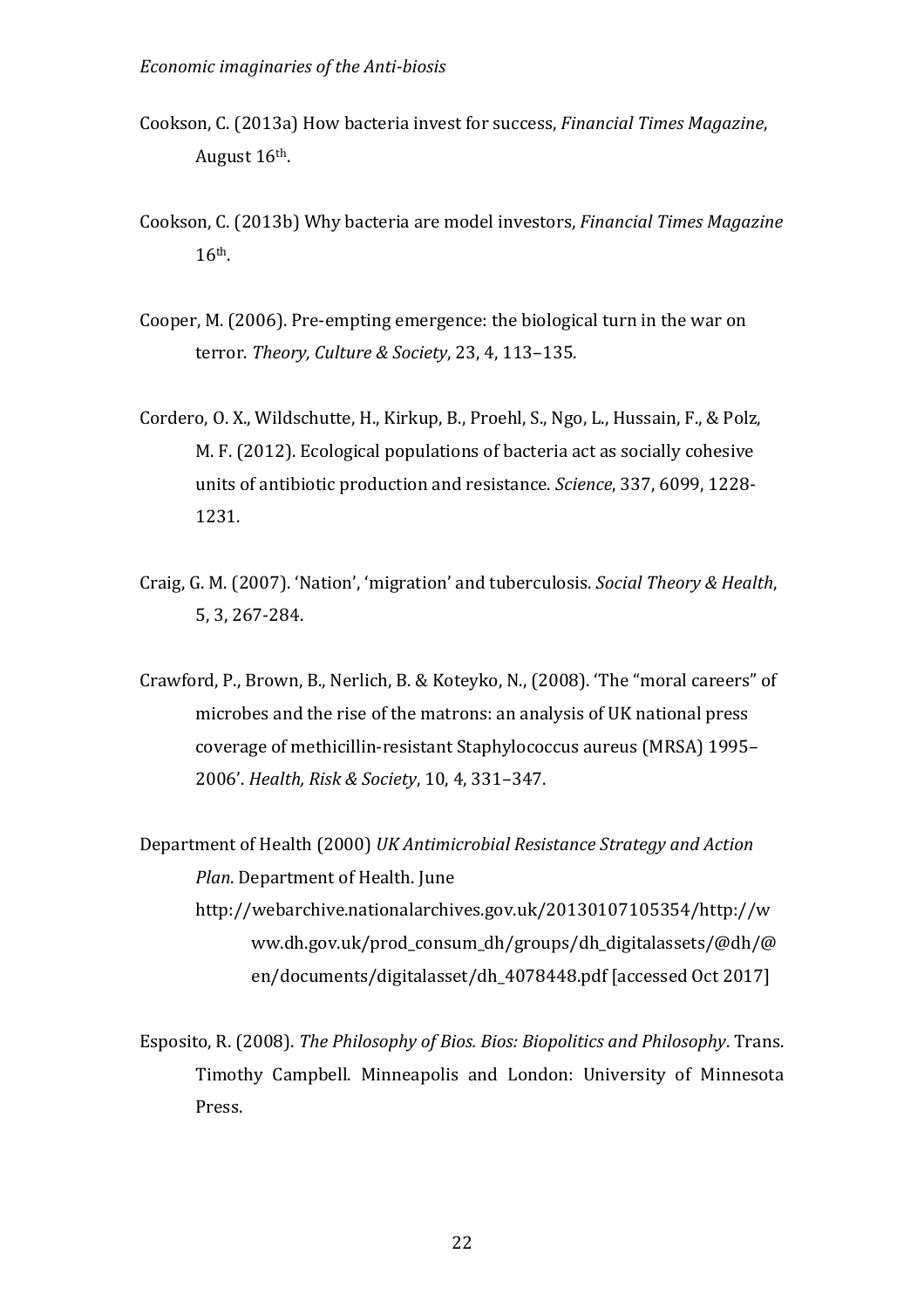- Foster, K. R., & Bell, T. (2012). Competition, not cooperation, dominates interactions among culturable microbial species. *Current Biology*, 22, 19, 1845-1850.
- Foucault, M. (1991). Questions of method. In G. Burchell, C. Gordon and P. Miller (Eds.), The Foucault effect: Studies in governmentality. Hertfordshire: Harvester Wheatsheaf.
- Freilich, S., Zarecki, R., Eilam, O., Segal, E. S., Henry, C. S., Kupiec, M., & Ruppin, E. (2011). Competitive and cooperative metabolic interactions in bacterial communities. *Nature Communications*, 2, 589.
- Gabaix, X. (2009). Power laws in economics and finance. Annual Review of *Economics*, 1, 1, 255-294
- Gloag, E. S., Turnbull, L., & Whitchurch, C. B. (2015). Bacterial stigmergy: an organising principle of multicellular collective behaviours of bacteria. Scientifica, 1-8.
- Haraway, D. (1999). The biopolitics of postmodern bodies: Determinations of self in immune system discourse. In J. Price & M. Shildrick (Eds.), *Feminist Theory and the Body: A Reader.* Edinburgh: Edinburgh University Press, 203–214.
- Helmreich, S. (2000). Flexible infections: computer viruses, human bodies, nation-states, evolutionary capitalism. *Science*, *Technology*, & Human *Values,* 25, 4, 472-491.
- Hibbing, M. E., Fuqua, C., Parsek, M. R., & Peterson, S. B. (2010). Bacterial competition: surviving and thriving in the microbial jungle. Nature *Reviews Microbiology*, 8, 1, 15.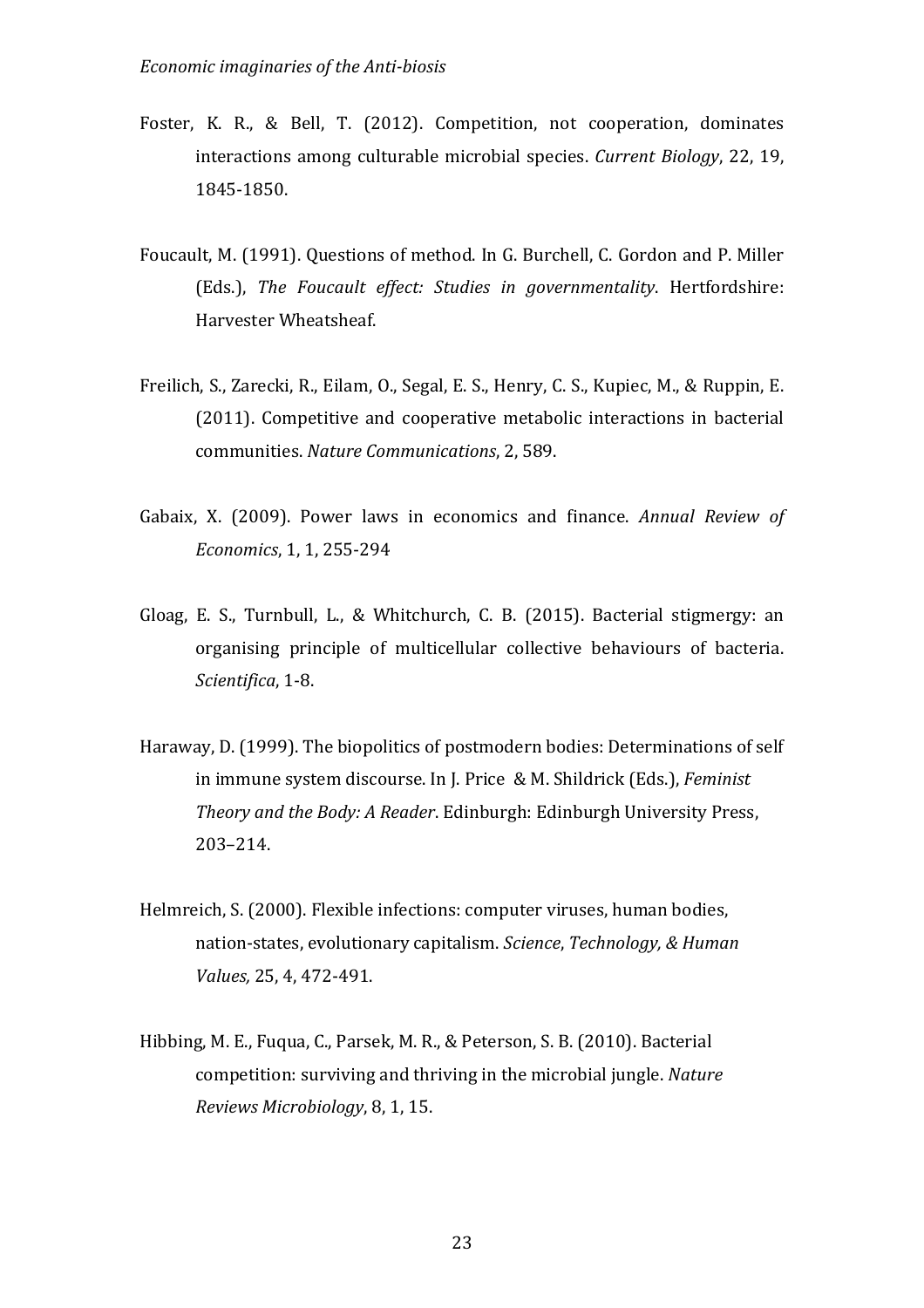- Jamieson, M. (2016). The politics of immunity: Reading Cohen through Canguilhem and New materialism. *Body & Society*, 22, 4, 106-129.
- Jasanoff, S. (2004). The idiom of co-production. In S. Jasanoff (Ed.), States of knowledge: The co-production of science and social order (pp.  $1-12$ ). New York: Routledge.
- Jessop, B. (2004). Critical semiotic analysis and cultural political economy. *Critical Discourse Studies*, 1, 2, 159-174.
- Jessop, B. & Oosterlynck, S. (2008). Cultural political economy: on making the cultural turn without falling into soft economic sociology. *Geoforum*, 39, 3, 1155–1169.
- Juan, C., Zamorano, L., Mena, A., Albertí, S., Pérez, J. L., & Oliver, A. (2010). Metallo-β-lactamase-producing Pseudomonas putida as a reservoir of multidrug resistance elements that can be transferred to successful *Pseudomonas aeruginosa* clones. *Journal of Antimicrobial Chemotherapy*, 65, 3, 474-478.
- Landecker, H. (2016). Antibiotic resistance and the biology of history. *Body & Society*, 22, 4, 19-52.
- Leavis, H. L., Bonten, M. J., & Willems, R. J. (2006). Identification of high-risk enterococcal clonal complexes: global dispersion and antibiotic resistance. *Current opinion in Microbiology*, 9, 5, 454-460.
- Li, G., Brown, P. J., Tang, J. X., Xu, J., Quardokus, E. M., Fuqua, C., & Brun, Y. V. (2012). Surface contact stimulates the just-in-time deployment of bacterial adhesins. *Molecular Microbiology*, 83, 1, 41-51.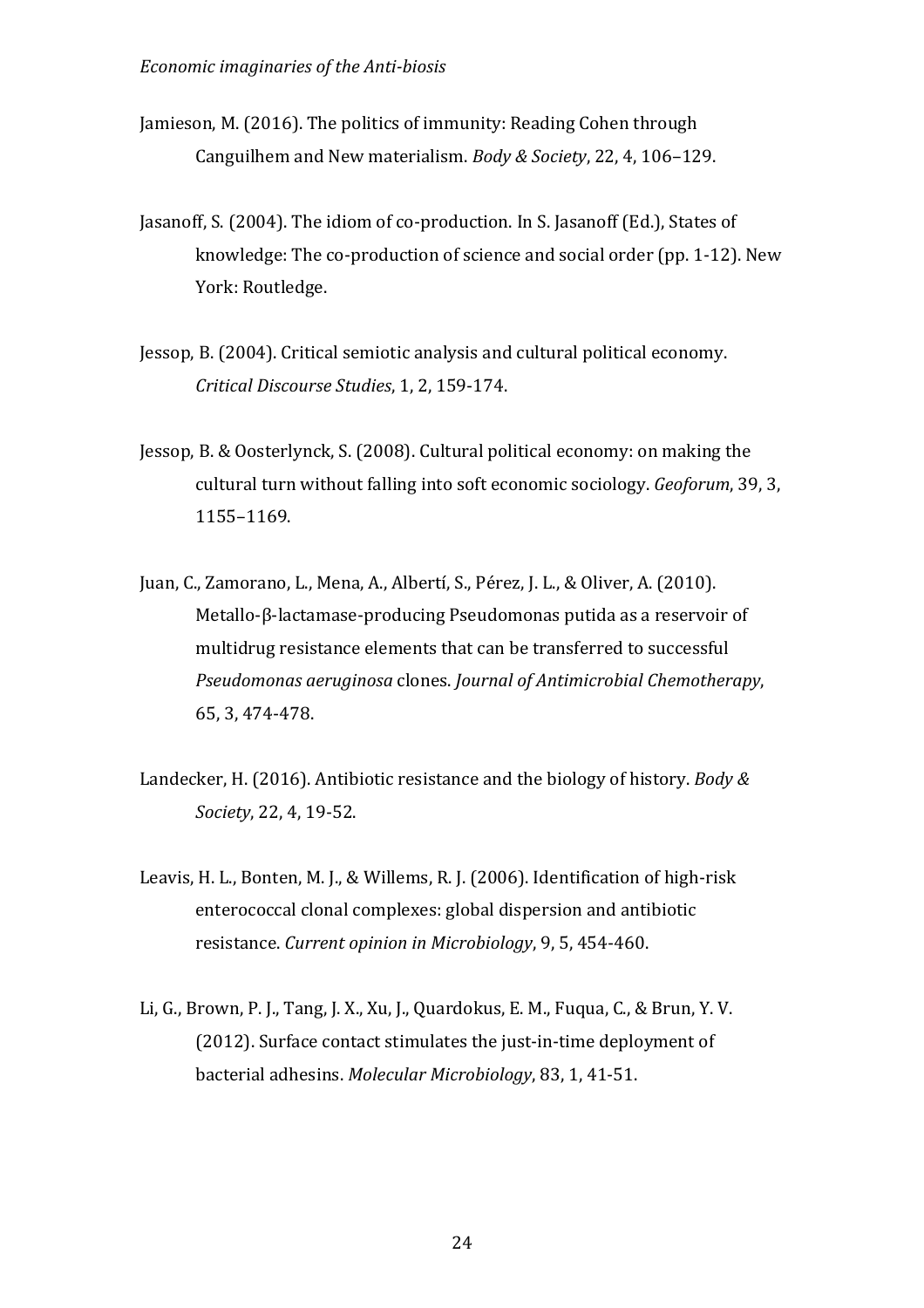- Maharjan, R., Nilsson, S., Sung, J., Haynes, K., Beardmore, R. E., Hurst, L. D., & Gudelj, I. (2013). The form of a trade-off determines the response to competition. *Ecology letters,* 16, 10, 1267-1276.
- Martin, E. (1994). *Flexible bodies: Tracking immunity in American culture from the* days of polio to the age of AIDS. Chicago: Beacon Press.
- Martin, E. (1997). Designing flexibility: Science and work in an age of flexible accumulation. *Science as Culture*, 6, 3, 327-362.
- Merton, R. K. (1968). The Matthew effect in science: The reward and communication systems of science are considered. *Science*, 159, 3810, 56-63.
- Nadell, C. D., Drescher, K., & Foster, K. R. (2016). Spatial structure, cooperation and competition in biofilms. *Nature Reviews Microbiology*, 14, 9, 589.
- Nerlich, B., & James, R. (2009). "The post-antibiotic apocalypse" and the "war on superbugs": catastrophe discourse in microbiology, its rhetorical form and political function. *Public Understanding of Science*, 18, 5, 574-590.
- Nettleton, S., Woods, B., Burrows, R., & Kerr, A. (2009). Food allergy and food intolerance: towards a sociological agenda. *Health*, 13, 6, 647-664.
- Newman, M. E. J. (2005). Power laws, Pareto distributions and Zipf's law. *Contemporary Physics*, 46, 323–351

Raley, R. (2004). eEmpires. *Cultural Critique*, 57, 1, 111-150.

Reding-Roman, C., Hewlett, M., Duxbury, S., Gori, F., Gudelj, I., & Beardmore, R. (2017). The unconstrained evolution of fast and efficient antibioticresistant bacterial genomes. *Nature Ecology & Evolution*, 1, 3, 0050.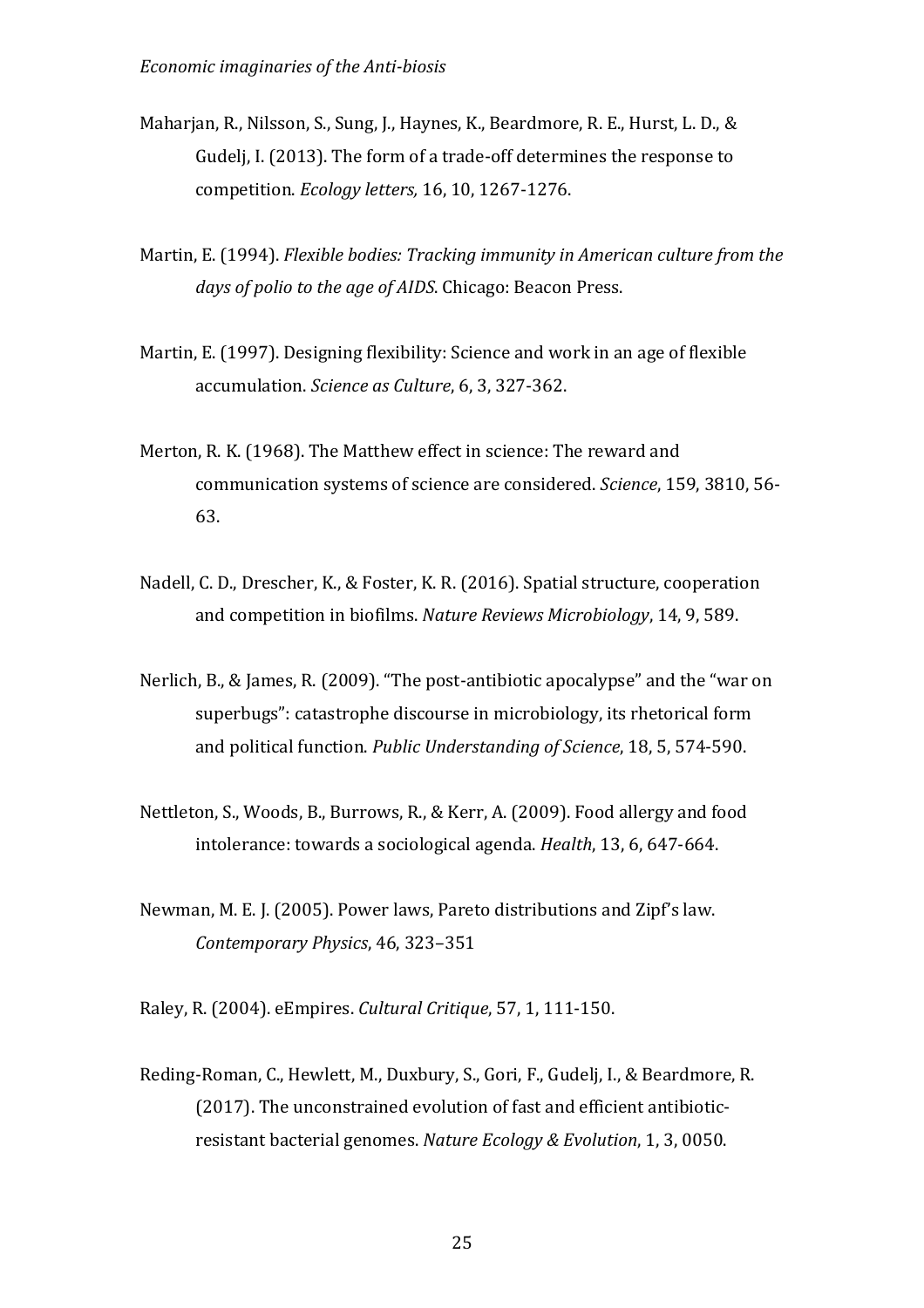- Römling, U. (2013). Microbiology: bacterial communities as capitalist economies. *Nature*, 497, 7449, 321.
- Ross-Gillespie, A., Dumas, Z., & Kümmerli, R. (2015). Evolutionary dynamics of interlinked public goods traits: an experimental study of siderophore production in Pseudomonas aeruginosa. *Journal of Evolutionary Biology*, 28, 1, 29-39.
- Sahlins, M. D. (1976). *The use and abuse of biology: An anthropological critique of* sociobiology. Ann Arbor: University of Michigan Press.
- Shukin, N. (2009). *Animal capital: Rendering life in biopolitical times.* Minneapolis: University of Minnesota Press.
- Tauber, A. I. (1998). Conceptual shifts in immunology: Comments on the 'twoway paradigm'. Theoretical Medicine and Bioethics, 19, 5, 457-473.
- Waldby, C, & Mitchell, R. (2006). *Tissue economies: blood, organs, and cell lines in late capitalism.* London: Duke University Press.
- Willems, R. L. Top, L. Marga van Santen, D., Coque, T. M., Baquero, F., Grundmann, H., & Bonten, M. J. (2005). Global spread of vancomycin-resistant *Enterococcus faecium* from distinct nosocomial genetic complex. *Emerging Infectious Diseases*, 11, 6, 821.

Wring, D. (2005). The labour campaign. *Parliamentary Affairs*, 58, 4, 712–724.

Zhou, Y. P., Wilder-Smith, A., & Hsu, L. Y. (2014). The role of international travel in the spread of methicillin-resistant Staphylococcus aureus. *Journal of Travel Medicine*, 21,4, 272-281.